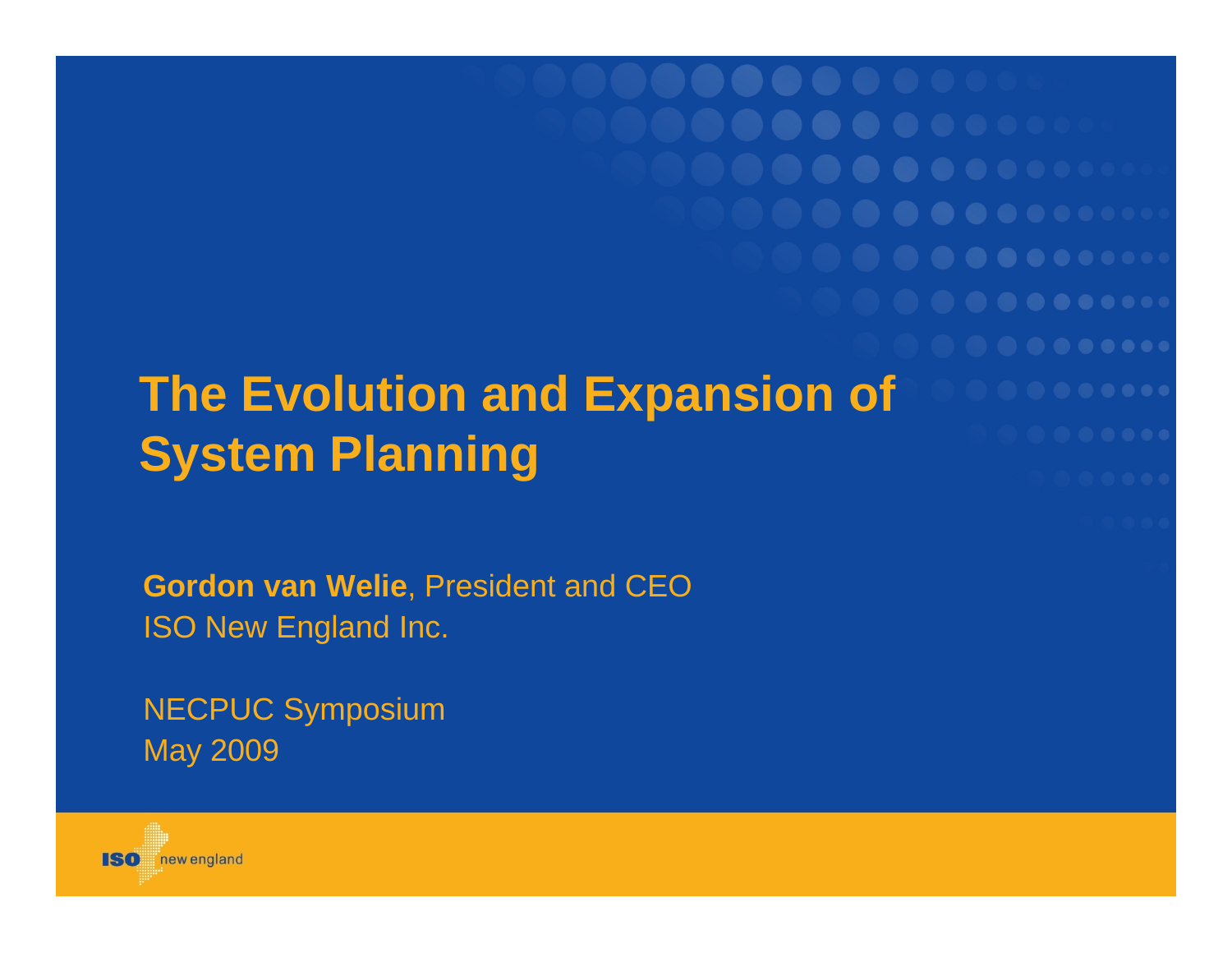#### **New England Planning Process is Continuous, Adaptive, Successful**

- $\bullet$  Transparent, 10-year annual needs assessment reflects:
	- Updated load forecasts
	- Market responses
	- Timing of future resource needs
- $\bullet$  Preferred transmission solutions
- $\bullet$  Results: reliability-based transmission investment across the region



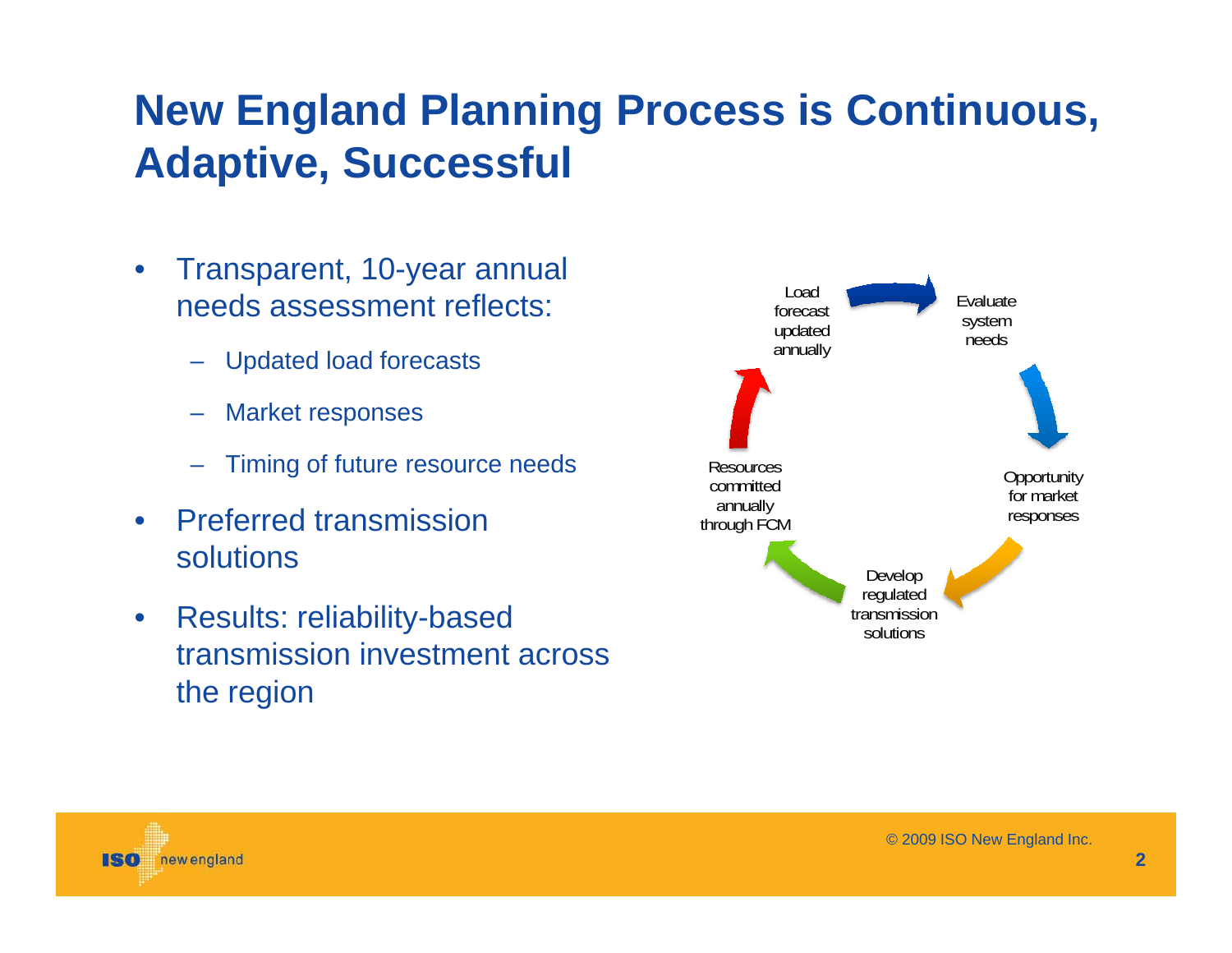#### **Planning Evolving Beyond Reliability Needs** *Policymakers seek environmental, economic solutions*

- **FERC** requires economic studies in 2008
	- Studies evaluating multiple long-range resource and transmission scenarios have been performed but cost allocation is undecided
- **Governors** pursue long-term vision for renewable integration
- $\bullet$  **Congress** seeking legislation for:
	- Aggressive transmission development, broader planning, a smarter grid, national carbon cap and trade, national RPS

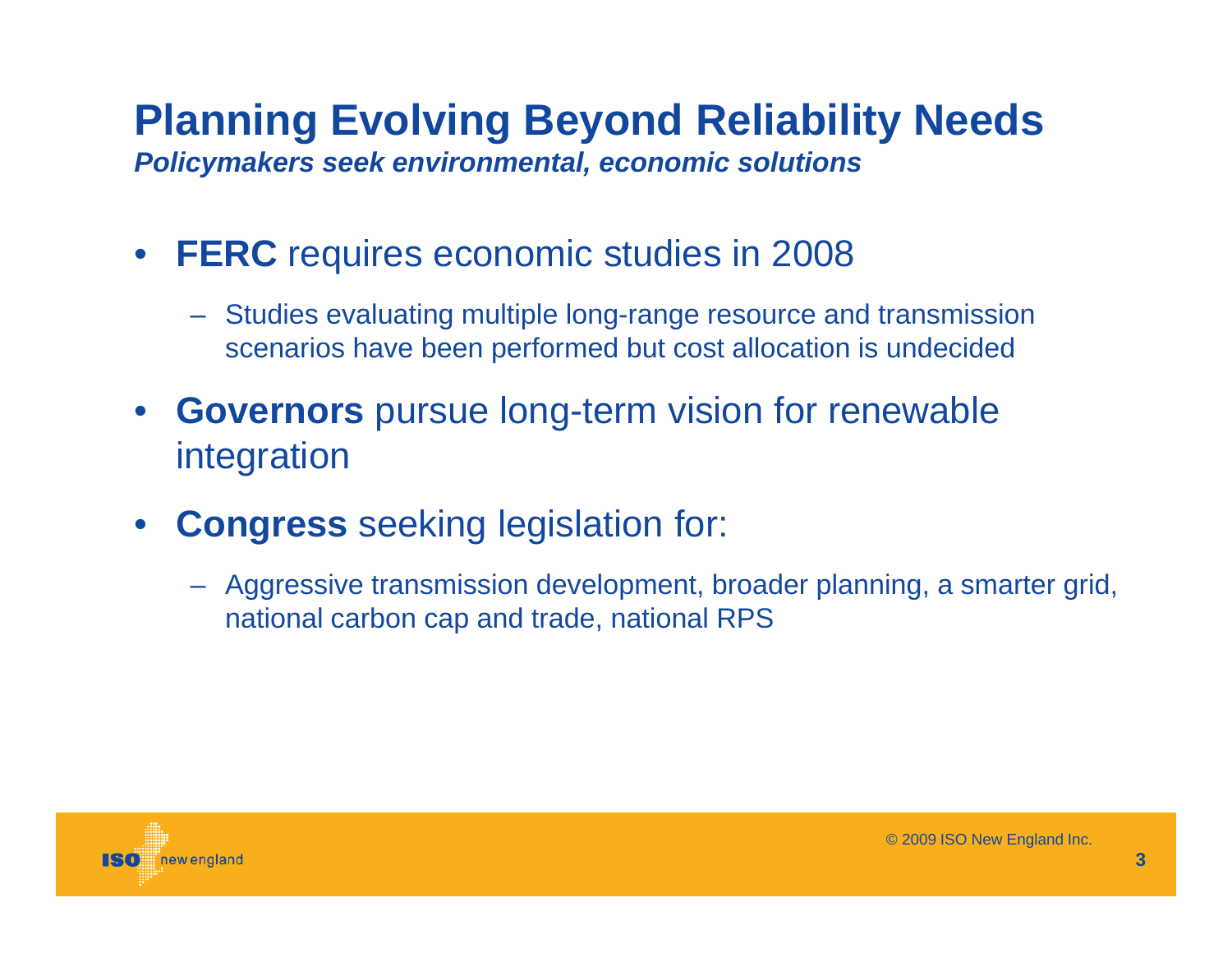#### **Developers Proposing Renewable, Low- and Non-Emitting Resources in New England, Eastern Canada**





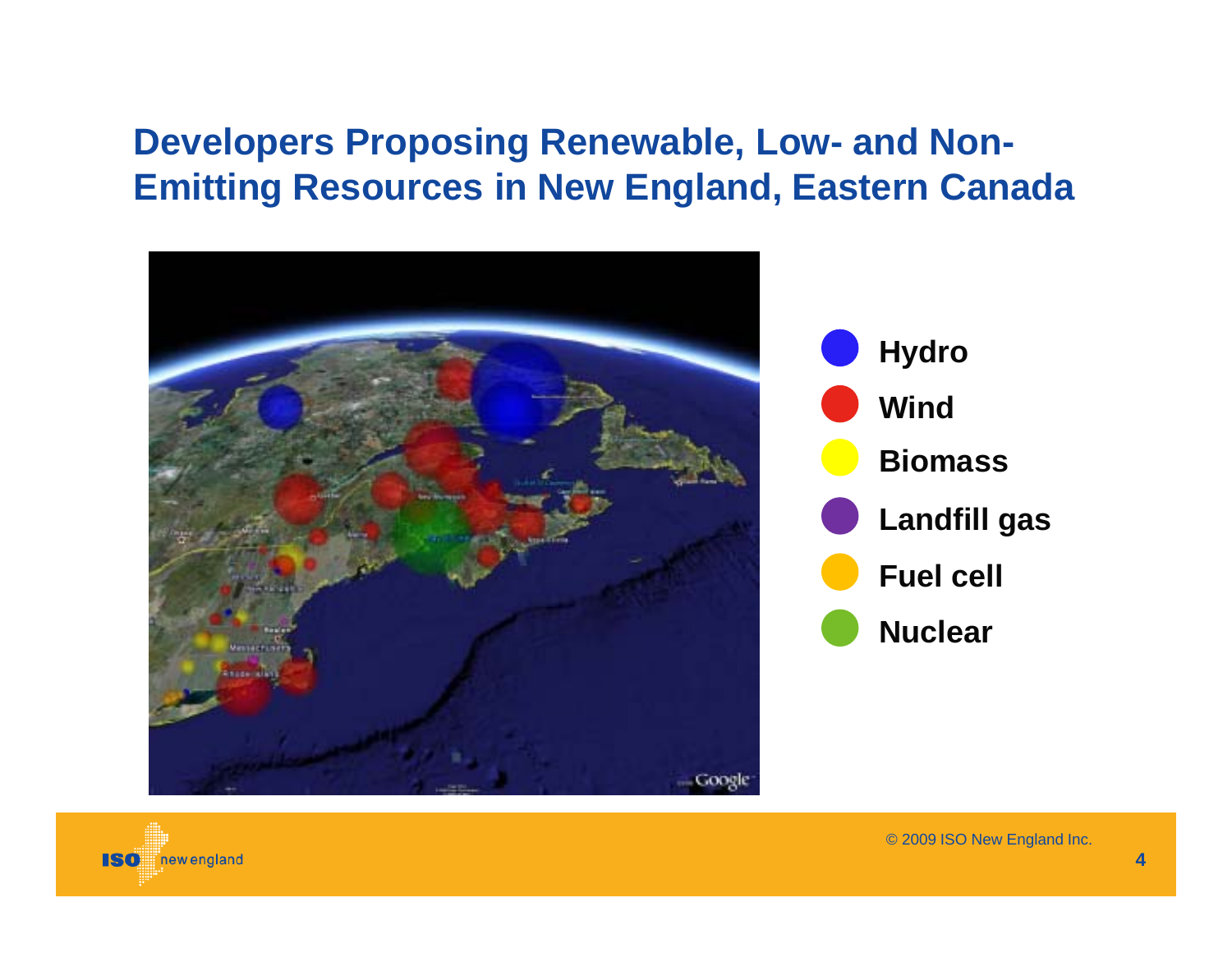#### **On- and Off-shore HVDC Projects Vying to Move Renewable Energy to New England Load Centers**

**2**

**4**

**3**

**1**

**6**

180

new england

- **1. HQ-New Hampshire Line** Northeast Utilities/NSTAR
- **2. Northeast Energy Link** Bangor Hydro/National Grid
- **3. Green Line**New England ITC
- **4. Seabrook-Boston-Cape Cable** NextEra Energy (formerly FPL)
- **5. Northeast Energy Corridor** Maine/New Brunswick
- **6. Wind from the Midwest**

**5**

**5**

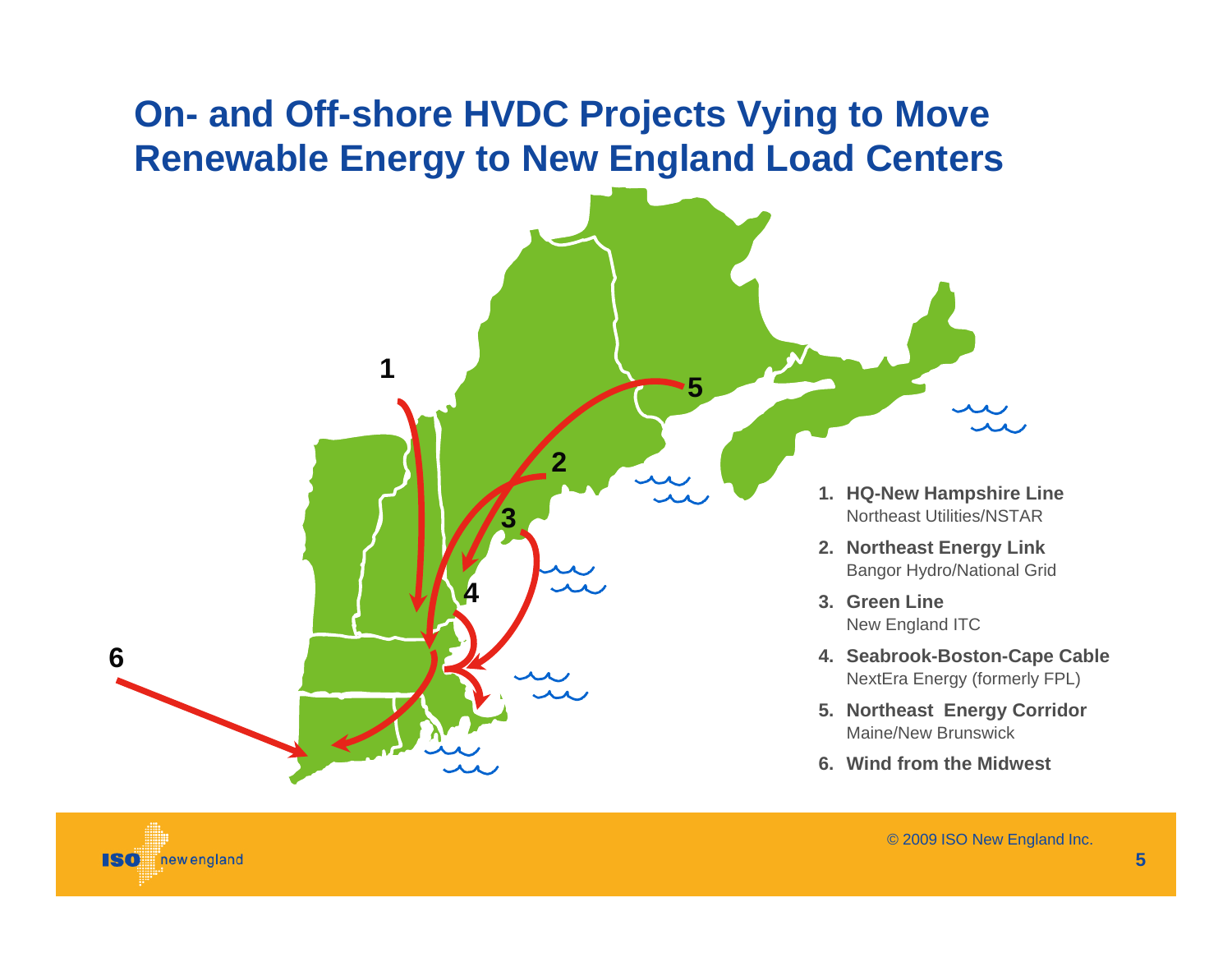#### **Governors' Request ISO Technical Support for Regional "Blueprint"**

- • States seek to identify:"*significant sources of renewable energy available to New England, the most effective means to integrate them into our power grid, and the estimated costs*."
	- New England States Committee on Electricity (NESCOE), March 2009
- • Request economic study for 2009
- • Transmission funding methodology uncertain



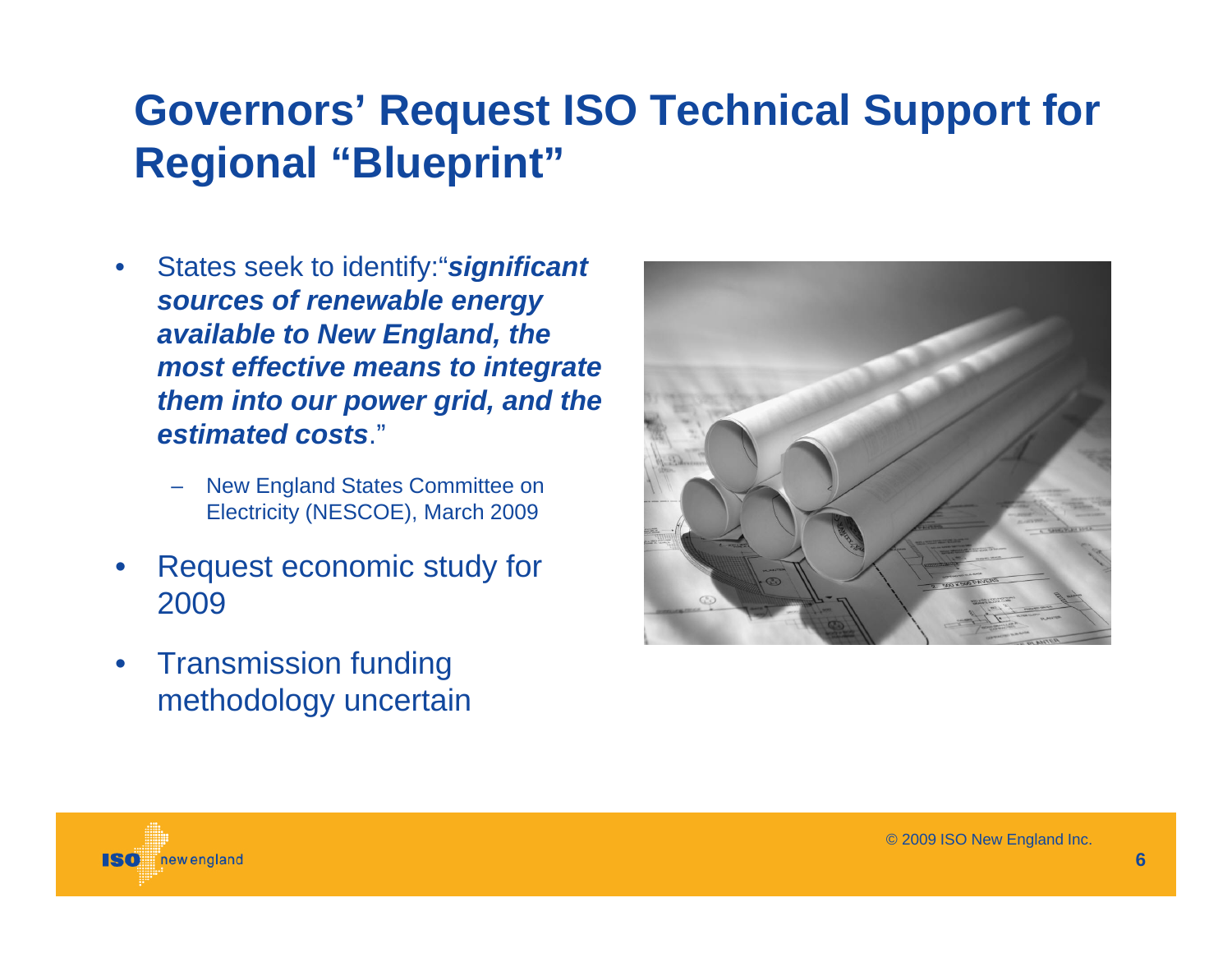# **Blueprint: Approach**

- $\bullet$  Study is based on renewable resource scenarios
	- Combination of wind, demand resources, PHEV, energy storage and expanded imports
	- Range of resource penetrations (low / medium / high)
	- Long-term horizon: approximately 20 years into the future (around 2030)
- Evaluates generation retirement scenarios
	- Gas units added if needed to meet Installed Capacity Requirement
- $\bullet$ States are developing study assumptions

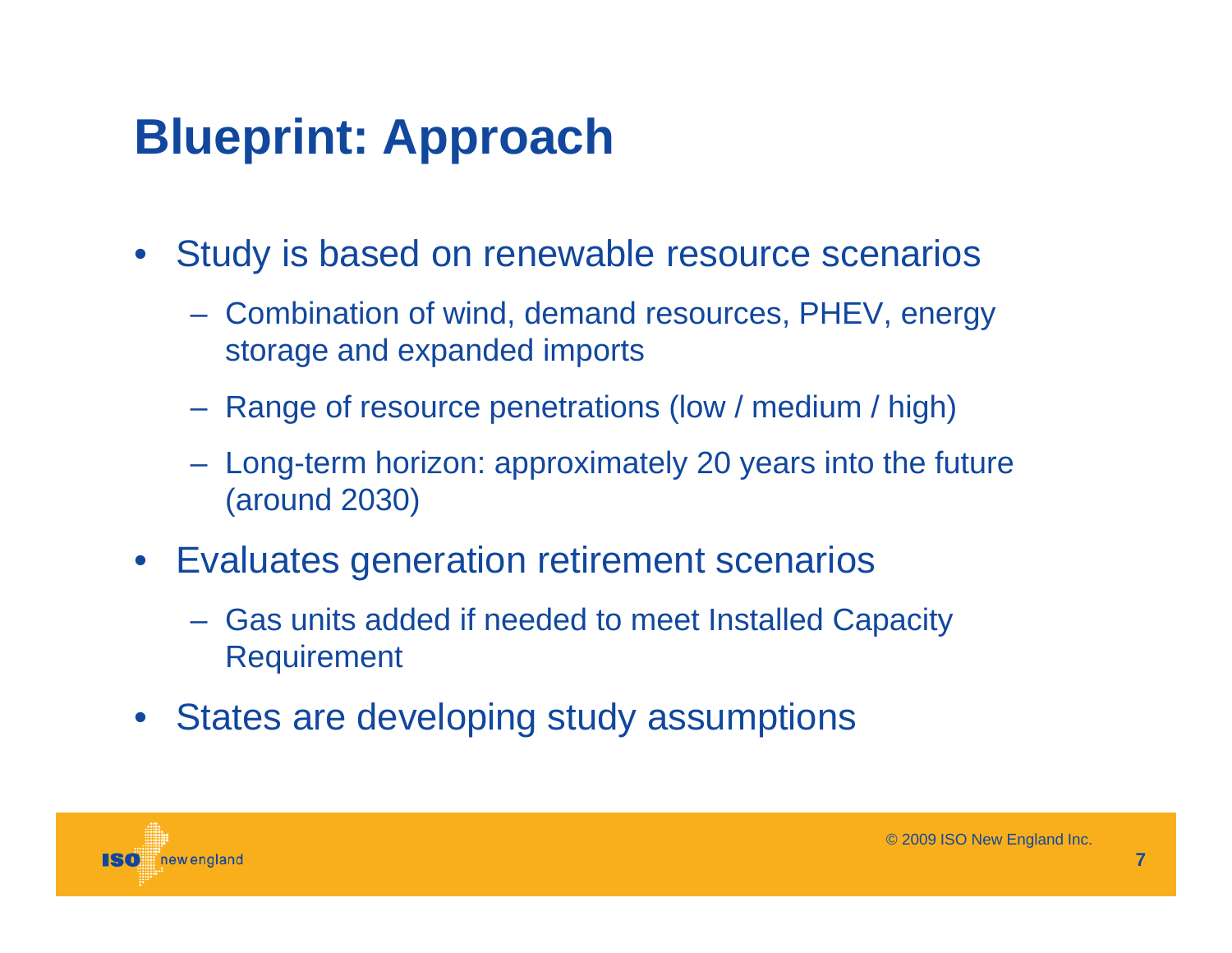

#### **Existing Resources**

• Existing capacity plus resources selected in Forward Capacity Market



#### **Demand Forecast**

• Extrapolate *2009 Regional System Plan* forecast to 2030 (Approx. 34,500 MW peak demand)

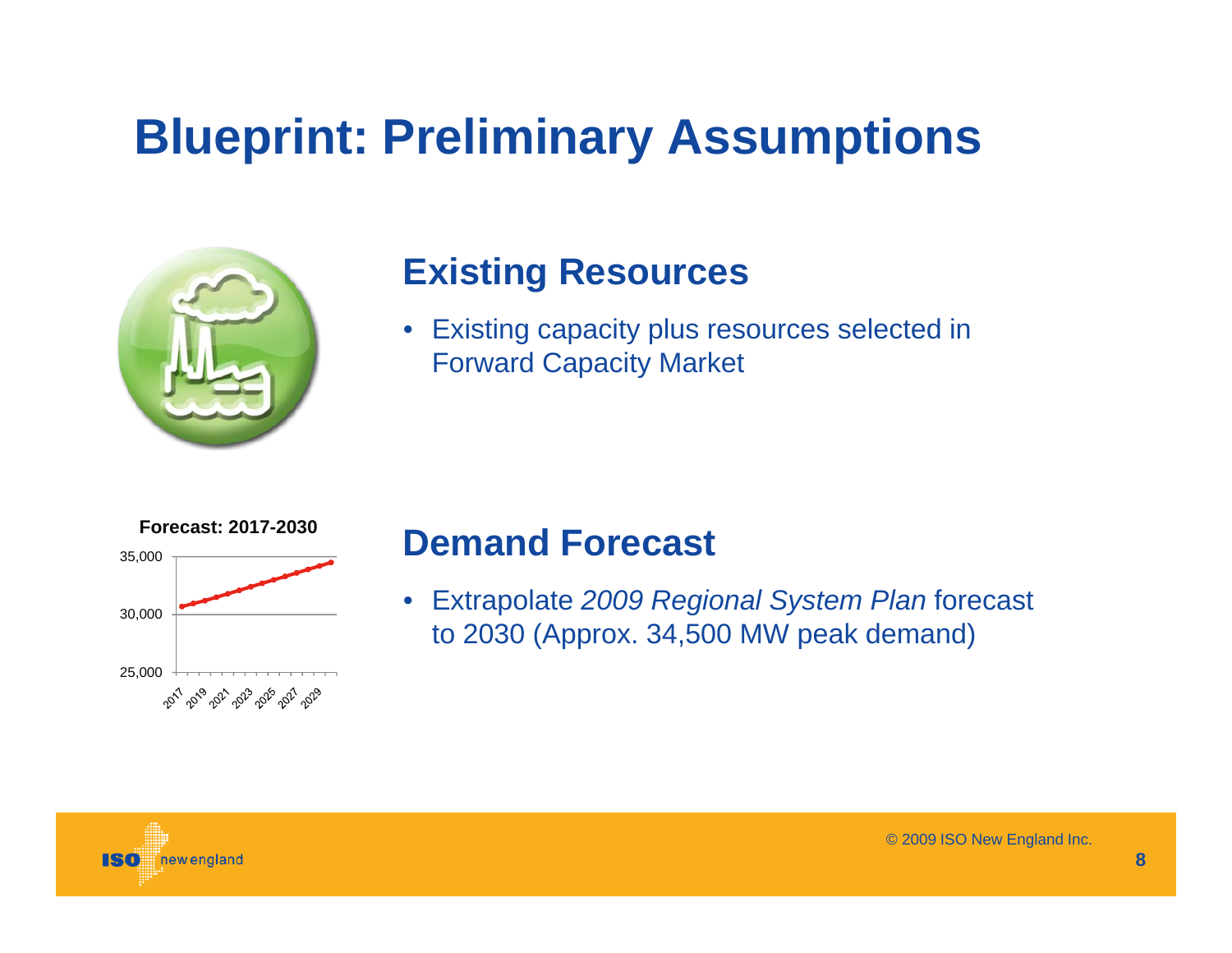

#### **Wind**

- • Add up to 12,000 MW of on- and off-shore wind in New England
	- • Off-shore wind distributed evenly between Maine, Massachusetts, and Rhode Island



#### **New Demand Resources**

- On-peak and seasonal peak energy efficiency (Passive)
- •Real-time Demand Response (Active)
- $\bullet$ Emergency Generation

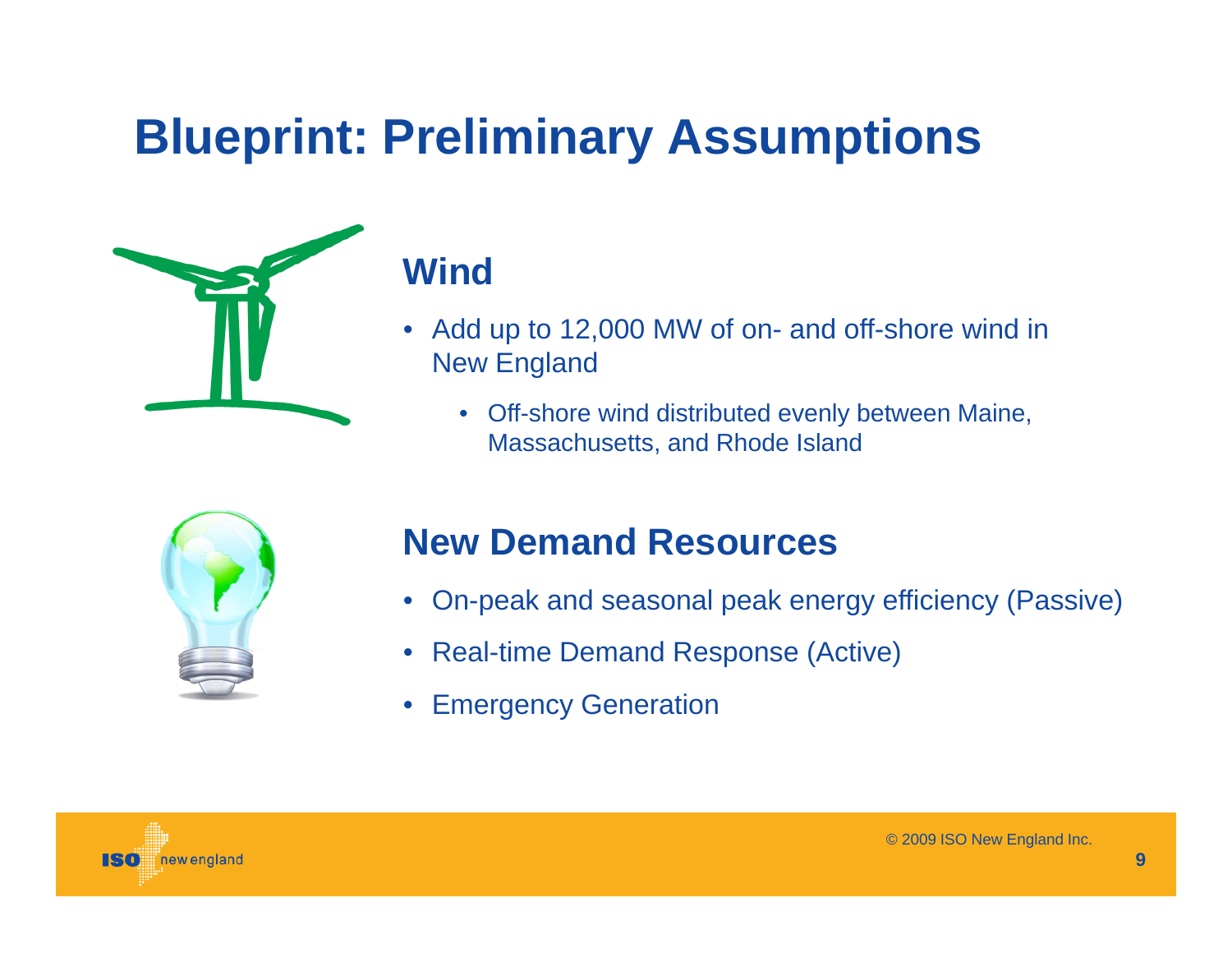

#### **Energy Storage**

 $\bullet$  Add generic energy storage scenario as a proxy for new pumped storage hydro, batteries, compressed air, or other technologies



#### **Plug-in Electric Vehicles**

• Up to 2.5 million PHEVs in New England by 2030

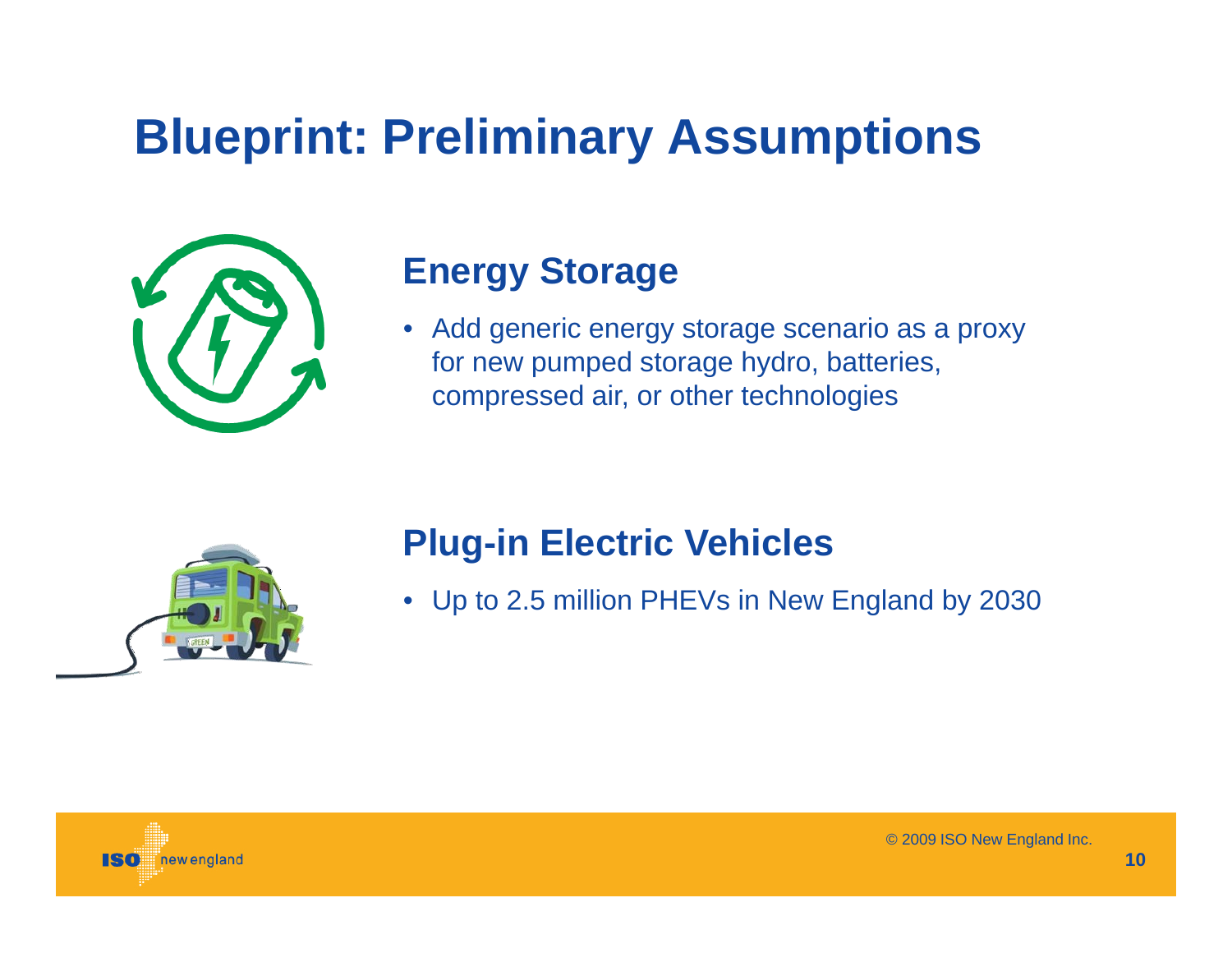

#### **Repowering**:

 $\bullet$  Repower older fossil generators (oil and coal) with new state-of-the-art natural gas generators



#### **Imports**:

• Expand interconnections with neighboring systems to increase imports of clean energy supplies

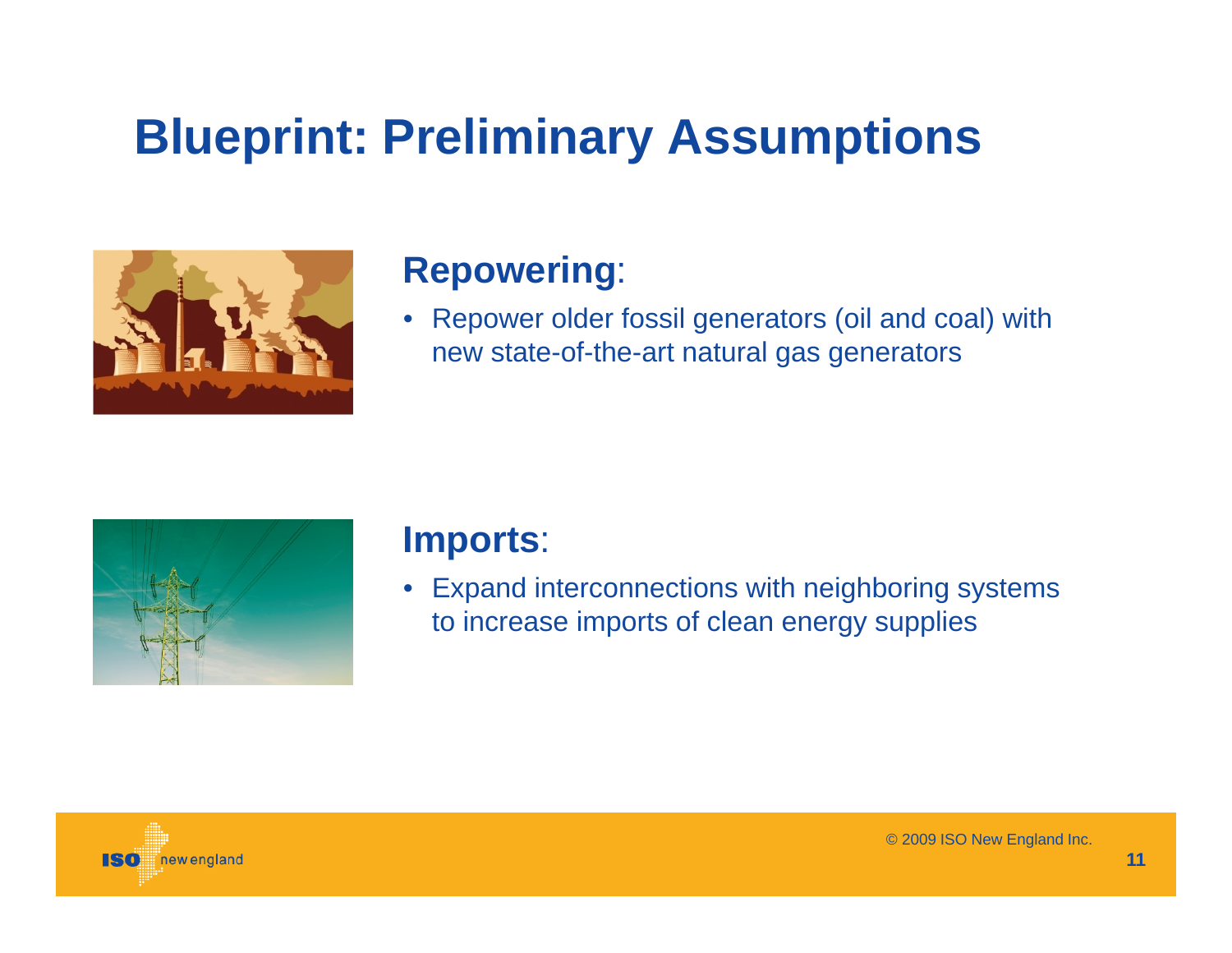## **Congress to Require Broad-based Planning**

- $\bullet$  Stimulus calls for interconnectionwide planning, study of renewable integration
- $\bullet$  Discussion of new planning entity to develop transmission for Eastern Interconnection
- $\bullet$  National debate ongoing:
	- Should planning be top-down or bottom-up?
	- Scenarios or plans or combinations?
	- Appropriate role of ISOs/RTOs and states?

|   | <b>111TH CONGRESS</b><br><b>1st SESSION</b>                                                                                                                       |
|---|-------------------------------------------------------------------------------------------------------------------------------------------------------------------|
|   | To amend the Federal Power Act to require the President to designate<br>certain geographical areas as national renewable energy zones, and for<br>other purposes. |
|   | IN THE SENATE OF THE UNITED STATES                                                                                                                                |
|   | Mr. REID introduced the following bill; which was read twice and referred to<br>the Committee on                                                                  |
|   | A BILL<br>To amend the Federal Power Act to require the President<br>to designate certain geographical areas as national re-                                      |
|   | newable energy zones, and for other purposes.                                                                                                                     |
| 1 | Be it enacted by the Senate and House of Representa-                                                                                                              |
|   | 2 tives of the United States of America in Congress assembled,                                                                                                    |
| 3 | <b>SECTION 1. SHORT TITLE.</b>                                                                                                                                    |
| 4 | This Act may be cited as the "Clean Renewable En-                                                                                                                 |
|   | 5 ergy and Economic Development Act".                                                                                                                             |
|   | 6 SEC. 2. FINDINGS.                                                                                                                                               |
| 7 | Congress finds that-                                                                                                                                              |
| 8 | (1) electricity produced from renewable re-                                                                                                                       |
| o | sources-                                                                                                                                                          |

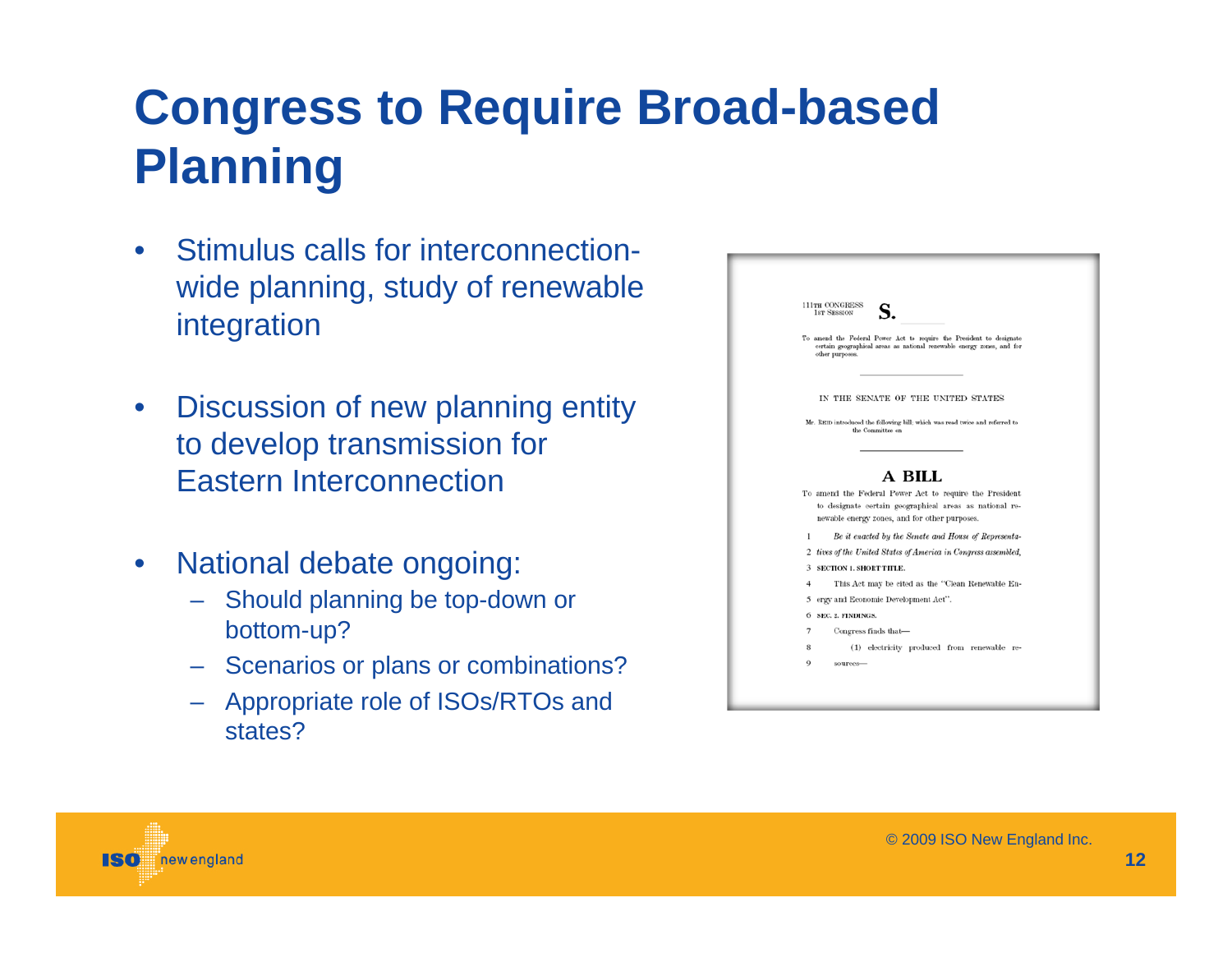#### **Making Broad Interconnection Planning Work for New England**

- $\bullet$  Planning authorities establishing collaborative for coordinated planning
- $\bullet$  Create analysis of Eastern Interconnection using regional plans as foundation
- "Bottom-up" approach ensures New England characteristics, including Governors' Blueprint, are considered
- $\bullet$  FERC authority to modify regional plans



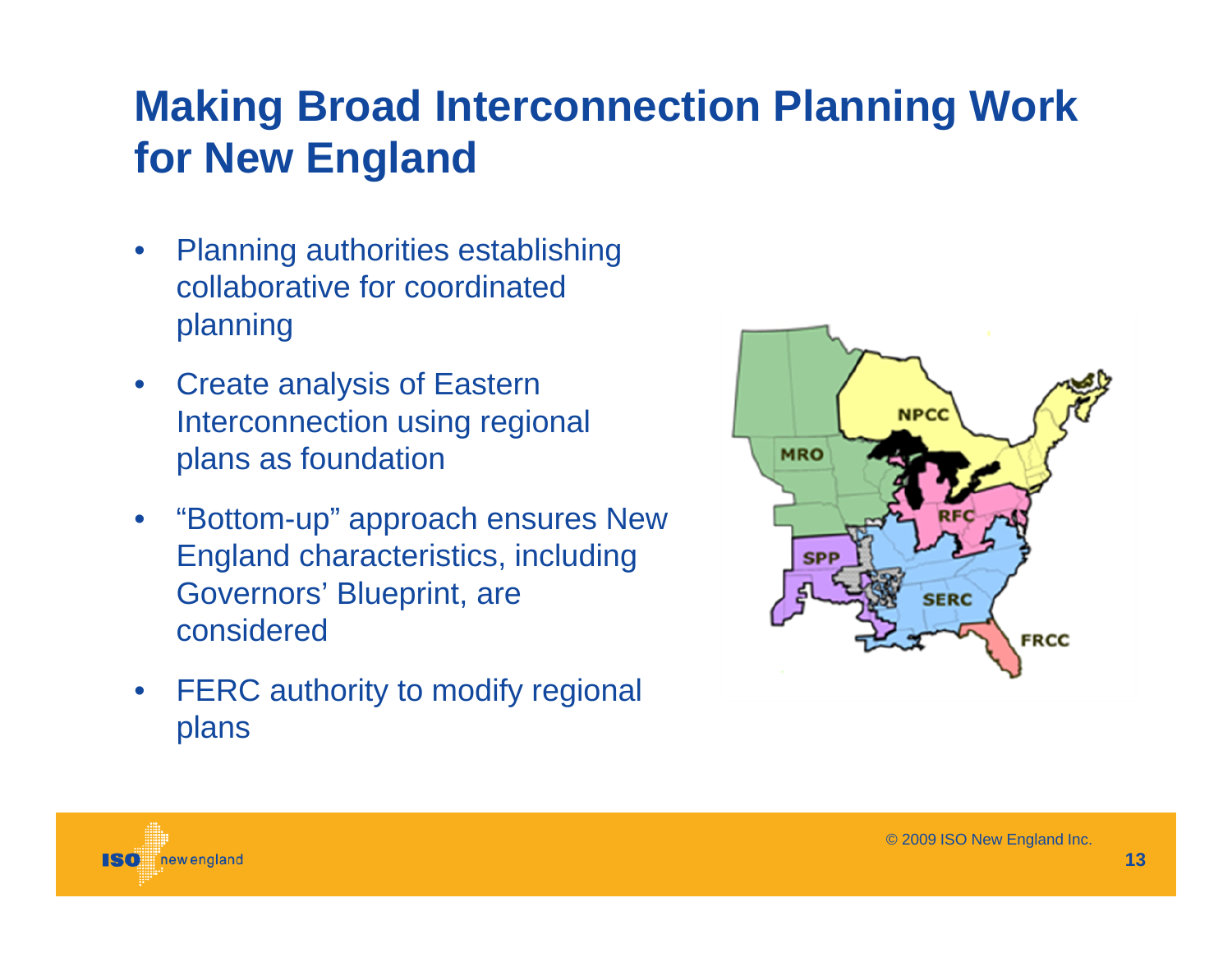# **Moving New England Toward Smart Grid**

#### $\bullet$ Drivers:

- Improve capacity utilization, reduce consumer costs, promote integration of DR, renewables, energy storage technology
- $\bullet$  Requirements:
	- Clear objectives from federal and state policy makers
	- National standards; communications, interoperability, cybersecurity

#### $\bullet$ Progress:

 Multiple ISO initiatives to enhance communications, visibility of smart grid devices, and testing of new technologies

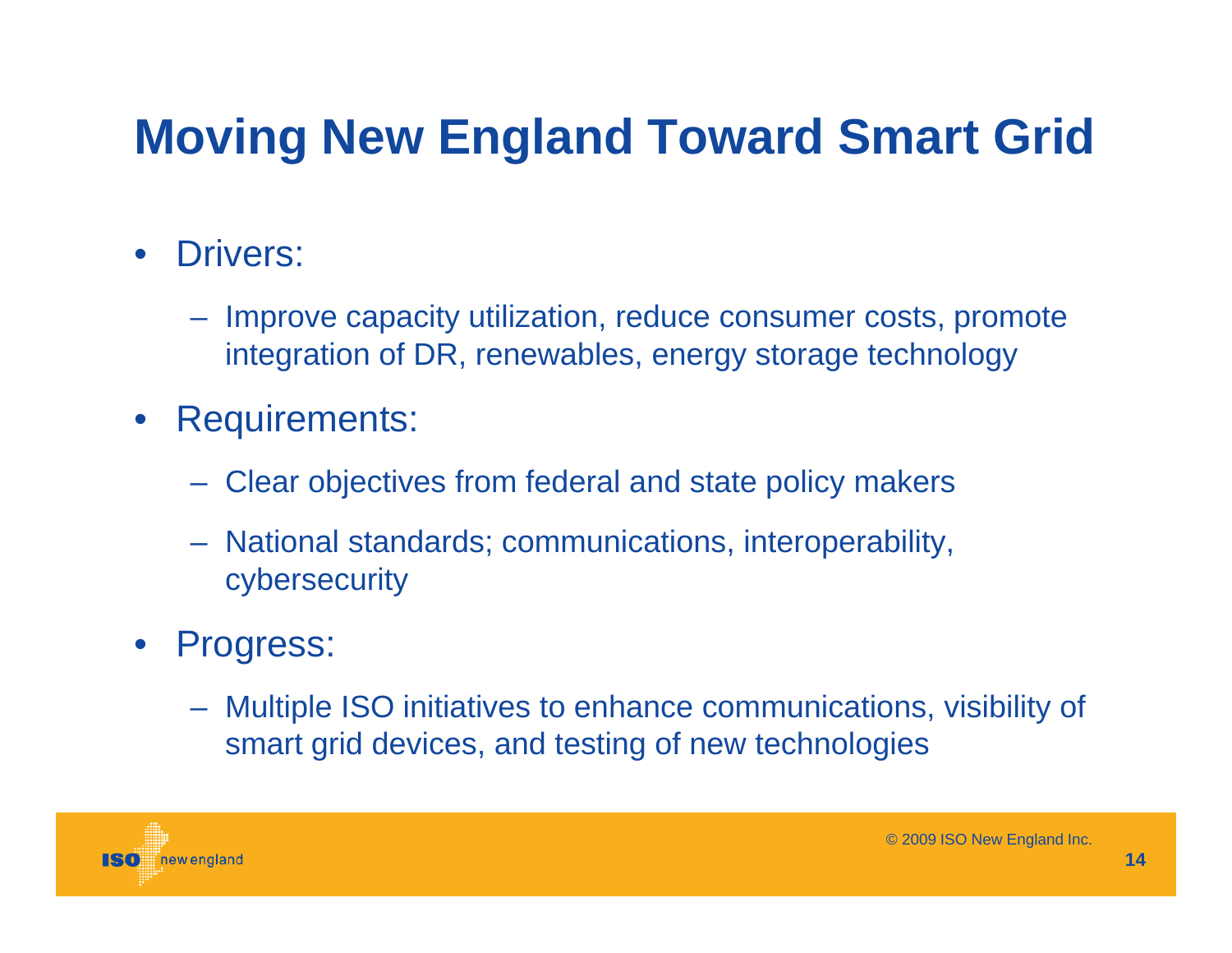# **Challenges for ISO New England**

- $\bullet$  **Growing requirements in a period of significant cost control** 
	- Existing initiatives stretching current resources
	- Accelerating state, regional and national regulatory requirements to integrate renewable resources and implement smart grid initiatives
	- Increasing stakeholder demand for complex and resourceintensive market improvements and planning services
- **Dilemma: Deciding priorities in a budgetconstrained environment**

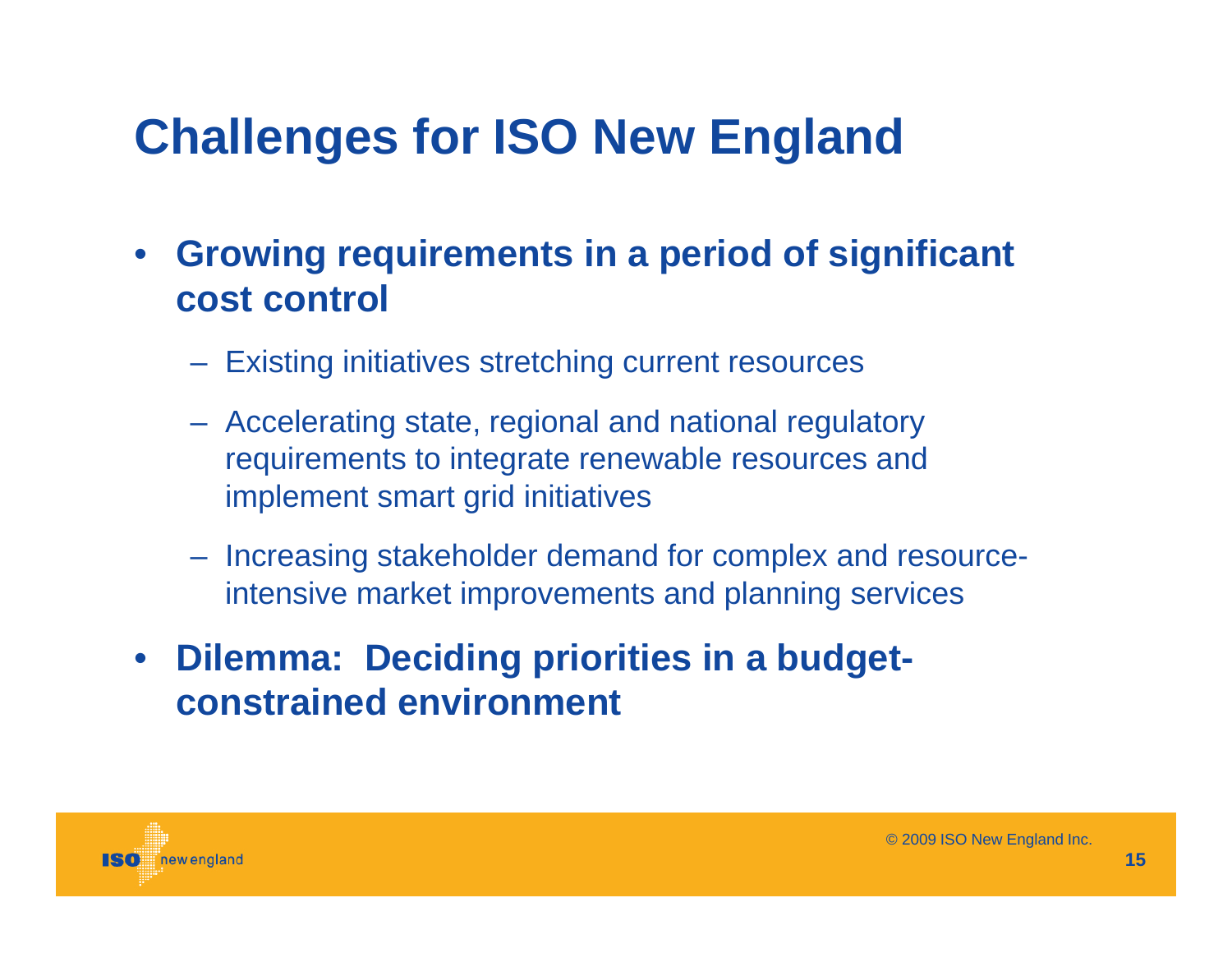## **Conclusion**

- $\bullet$  Regional planning and cooperation is a solid foundation to meet new planning requirements
- New England to contribute to national energy goals
- $\bullet$  ISO New England:
	- To support New England states in developing a regional blueprint for the future
	- Seeks input on five-year business plan and priorities

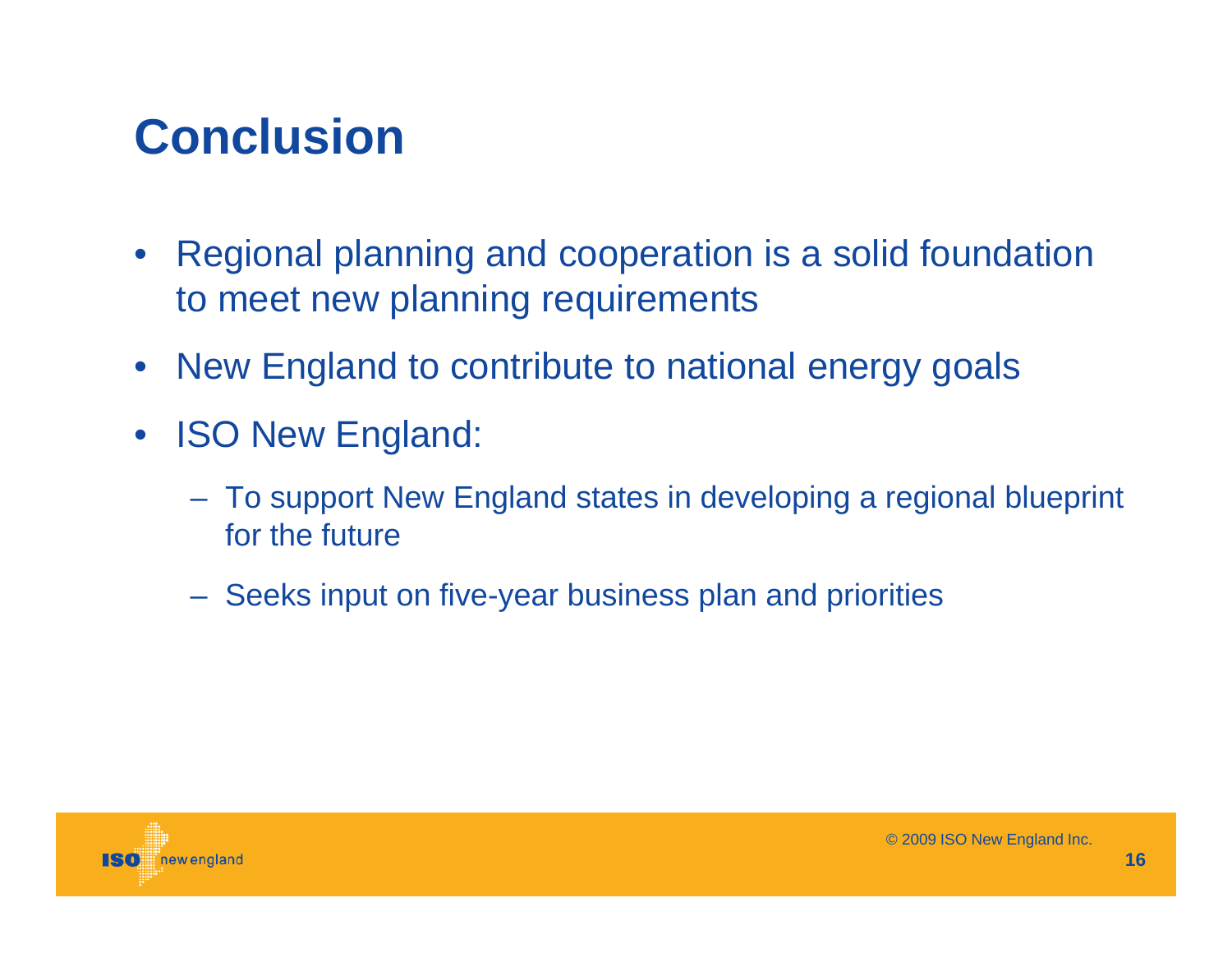**Natural Gas Use in New England's Power Sector**

**Mark Babula**, System Planning ISO New England Inc.

NECPUC Symposium May 2009

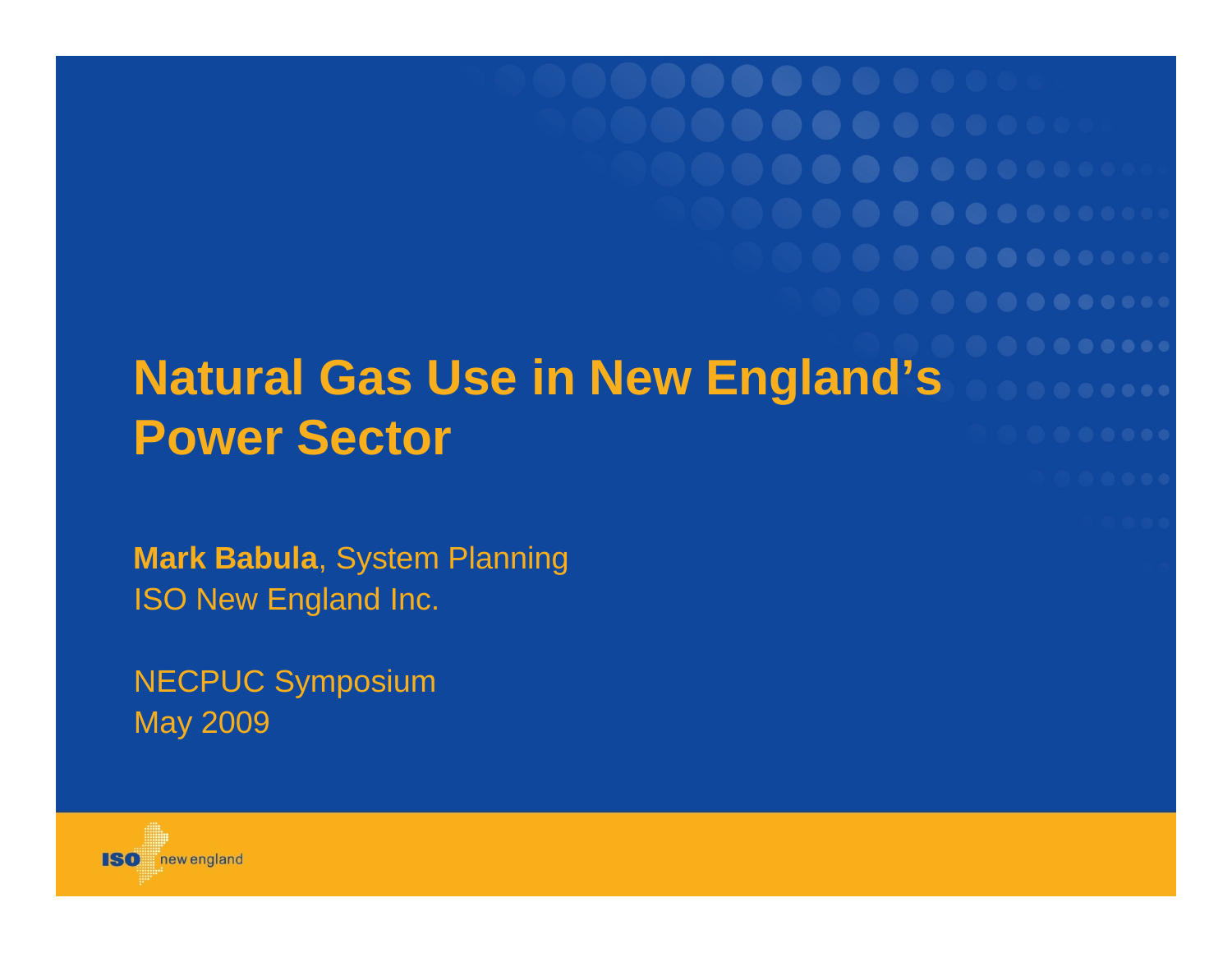## **New England is Heavily Reliant on Natural Gas for Capacity and Energy**



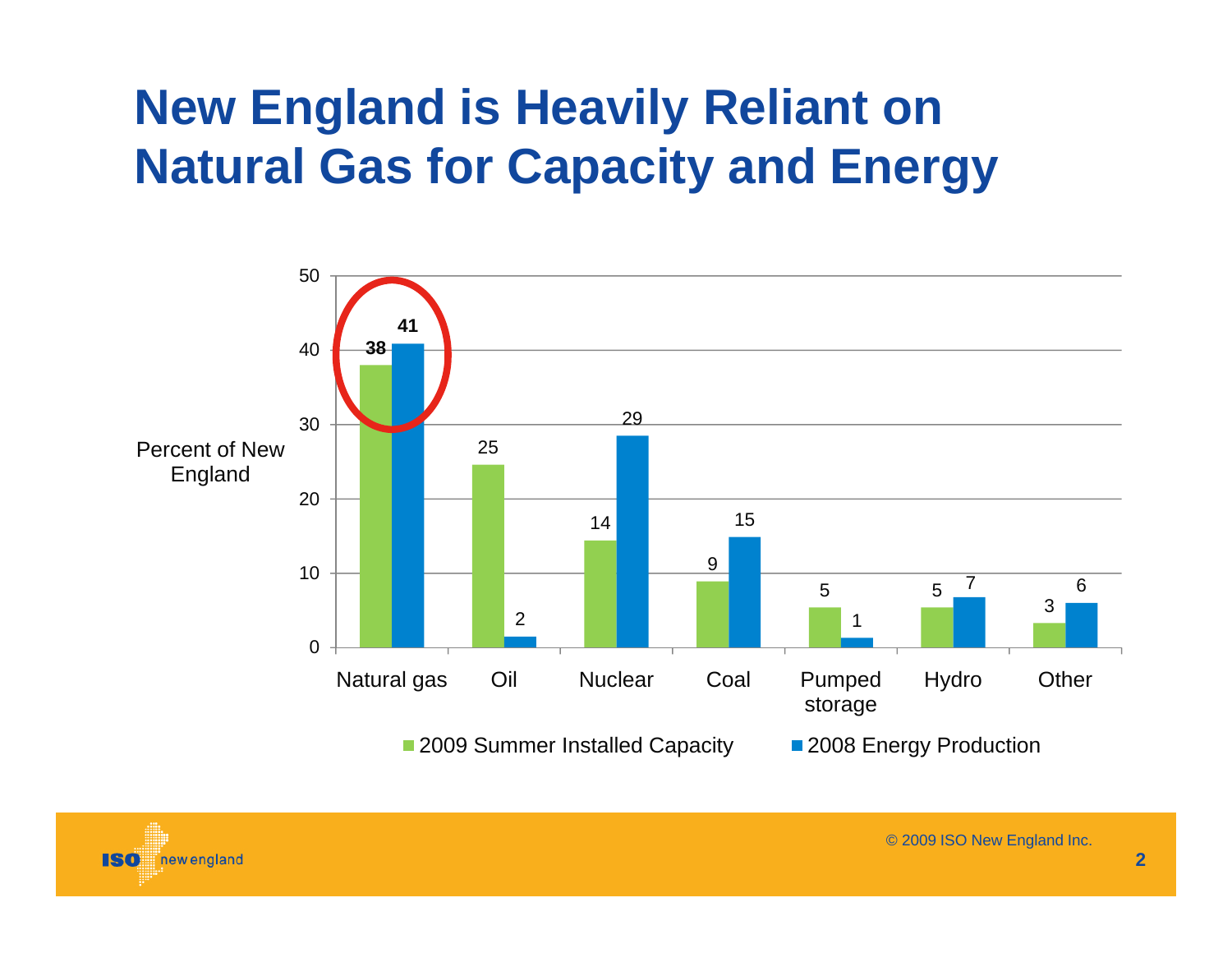## **Nearly Half of Natural Gas Consumed in New England is for Power Generation**



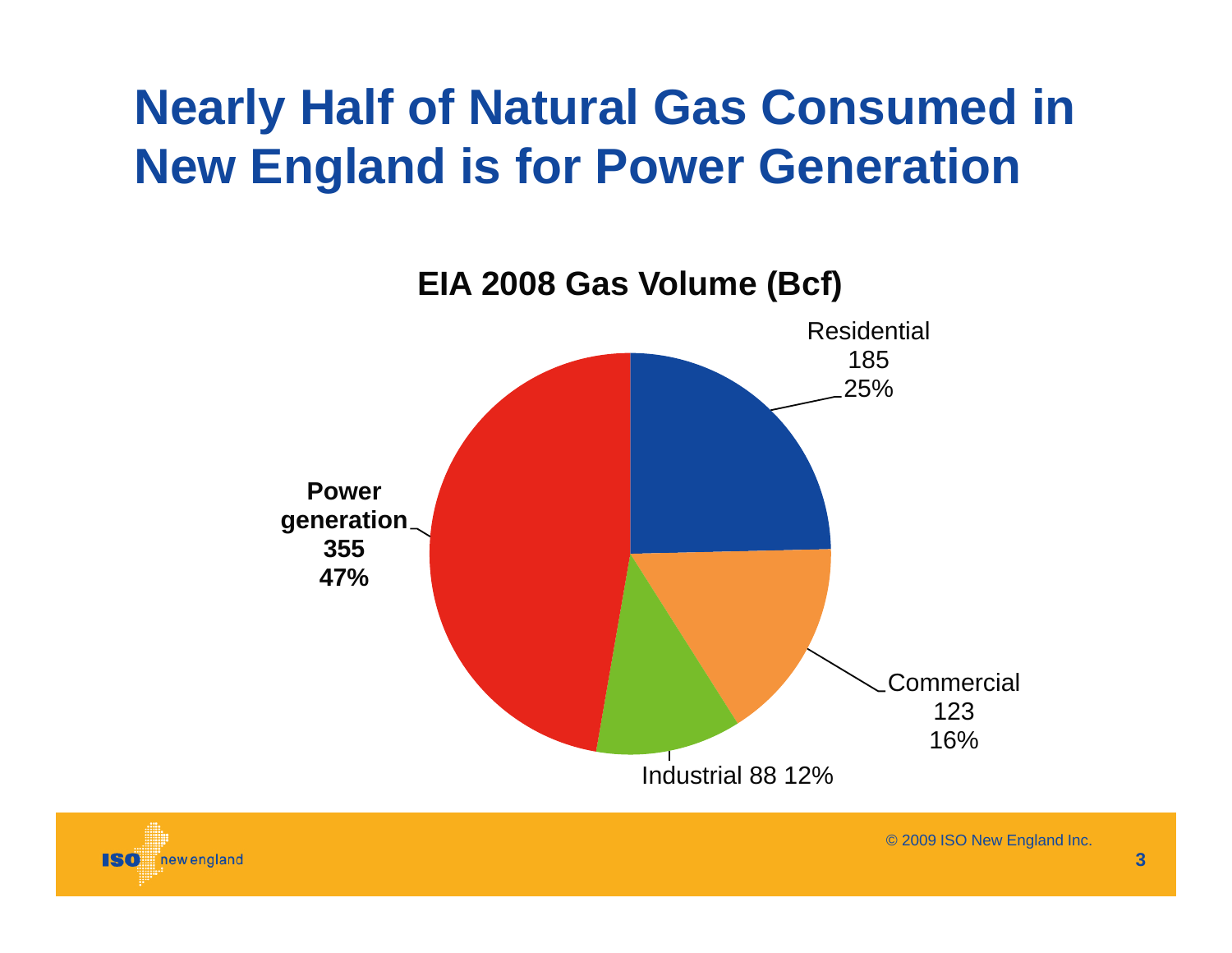## **Power Supply and Gas Supply Diversity in New England**

- State *Renewable Portfolio Standards* (RPS) promote diversity of generation
- Diversification of the regional natural gas supply and delivery system is in progress
	- New natural gas delivery infrastructure
		- Northeast Gateway & Neptune Deepwater Ports
		- Canaport LNG
		- Rockies Express
		- •Enhanced storage capability and ability to flow gas bi-directionally
	- New natural gas supply sources
		- Global LNG
		- Rocky Mountain gas
		- Shale gas (Marcellus & others)

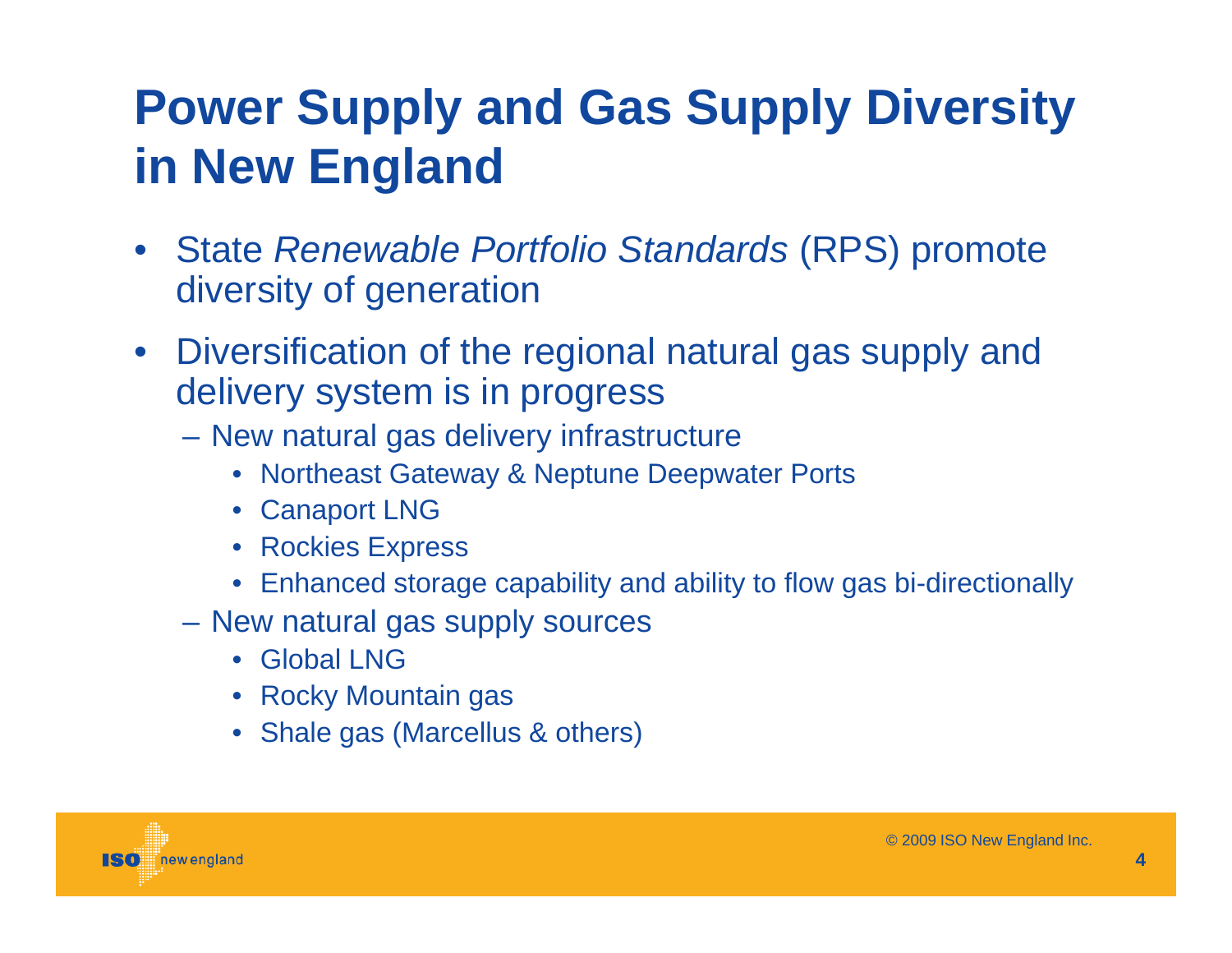#### **New and Improved Tools to Improve Electric System Operators' Visibility of Gas System**

- $\bullet$  Electric/Gas Operations Committee (EGOC) facilitates education, understanding, communications and coordination
- $\bullet$ Access to all regional pipeline Electronic Bulletin Boards (EBBs)
- $\bullet$  Software tool that compiles information from EBBs: maps, gas flows, notices, etc. (Bentek Energy)
- $\bullet$  FERC Order No. 698 provides ISO with authority to obtain fuel supply information from individual gas-fired generators

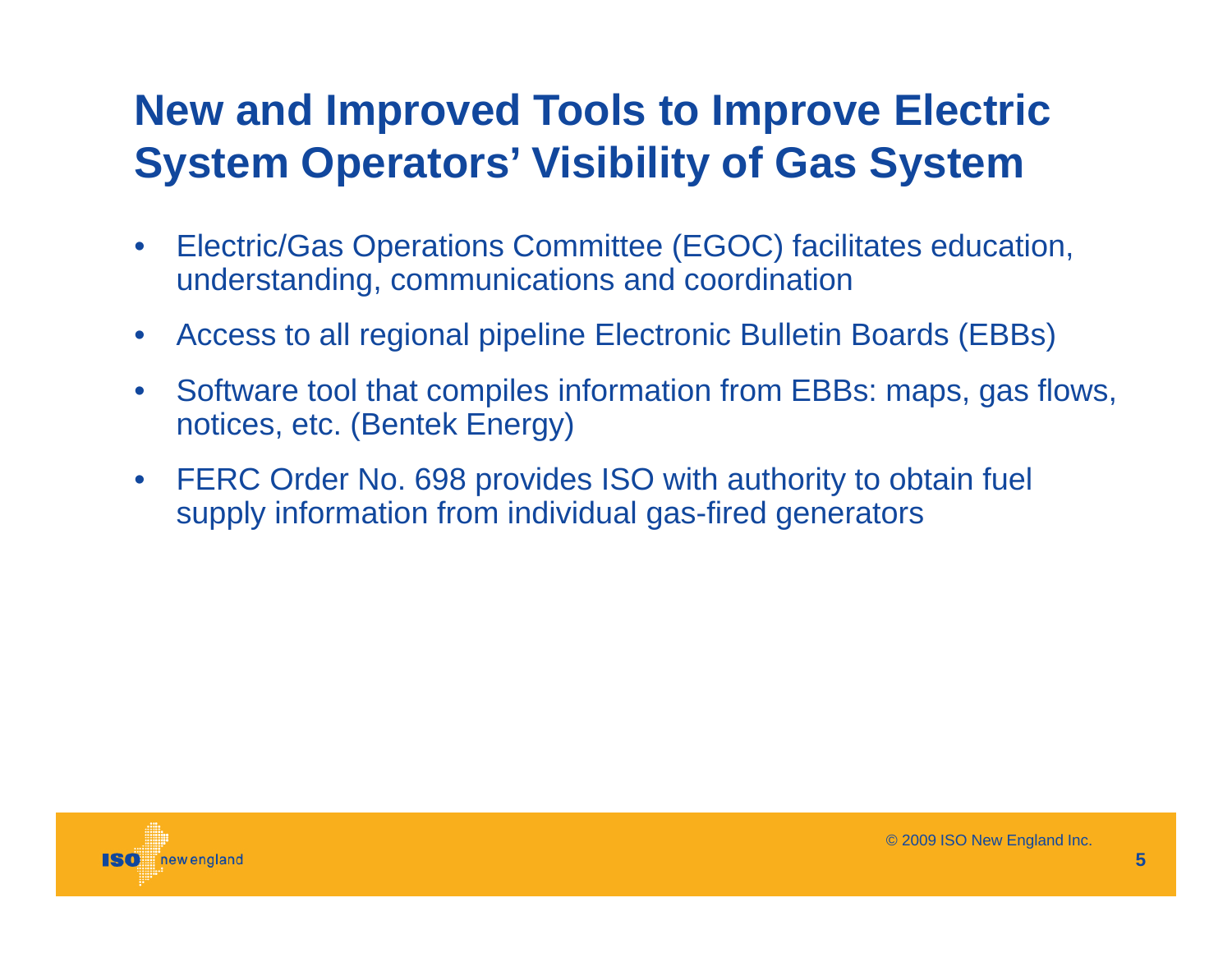# **Communications is Key**

- $\bullet$  Electric system operators need advance notice of events on the gas system that may impact fuel deliveries to gas-fired generators
	- *Electric/Gas Operations Communications Protocol* provides real-time gas system information to ISO control room
	- Northeast Gas Association (NGA) supports ISO-NE, NYISO & PJM
		- Winter Gas Supply Manual
		- Gas Supply Task Force (GSTF) debriefing notes
		- Any other pertinent gas sector information
- $\bullet$  ISO-NE and regional pipelines are now coordinating maintenance outages to ensure both electric & gas system reliability

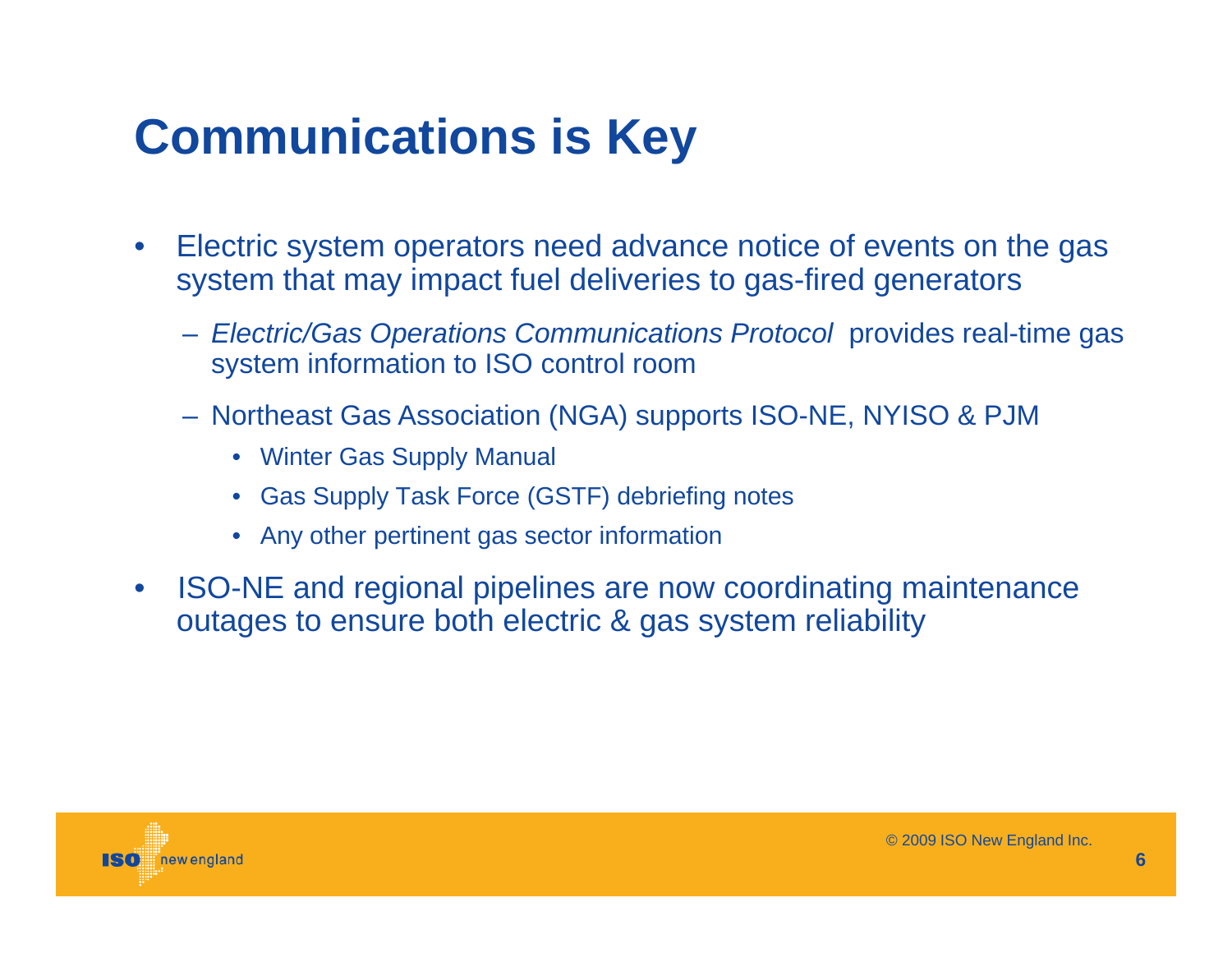# **Mitigating Reliability Issues**

#### $\bullet$ **Completed actions**:

- Improvements to market rules and procedures
- –New inter-industry coordination and communications protocols
- Prominent infrastructure additions within both sectors

#### • **Continued challenges**:

- Mismatch between the wholesale natural gas and electric markets
- Resource commitment uncertainties
- Unforeseen events in real-time operations
- LNG supply risks
- Natural gas quality/interchangeability
- Price exposure
- Others

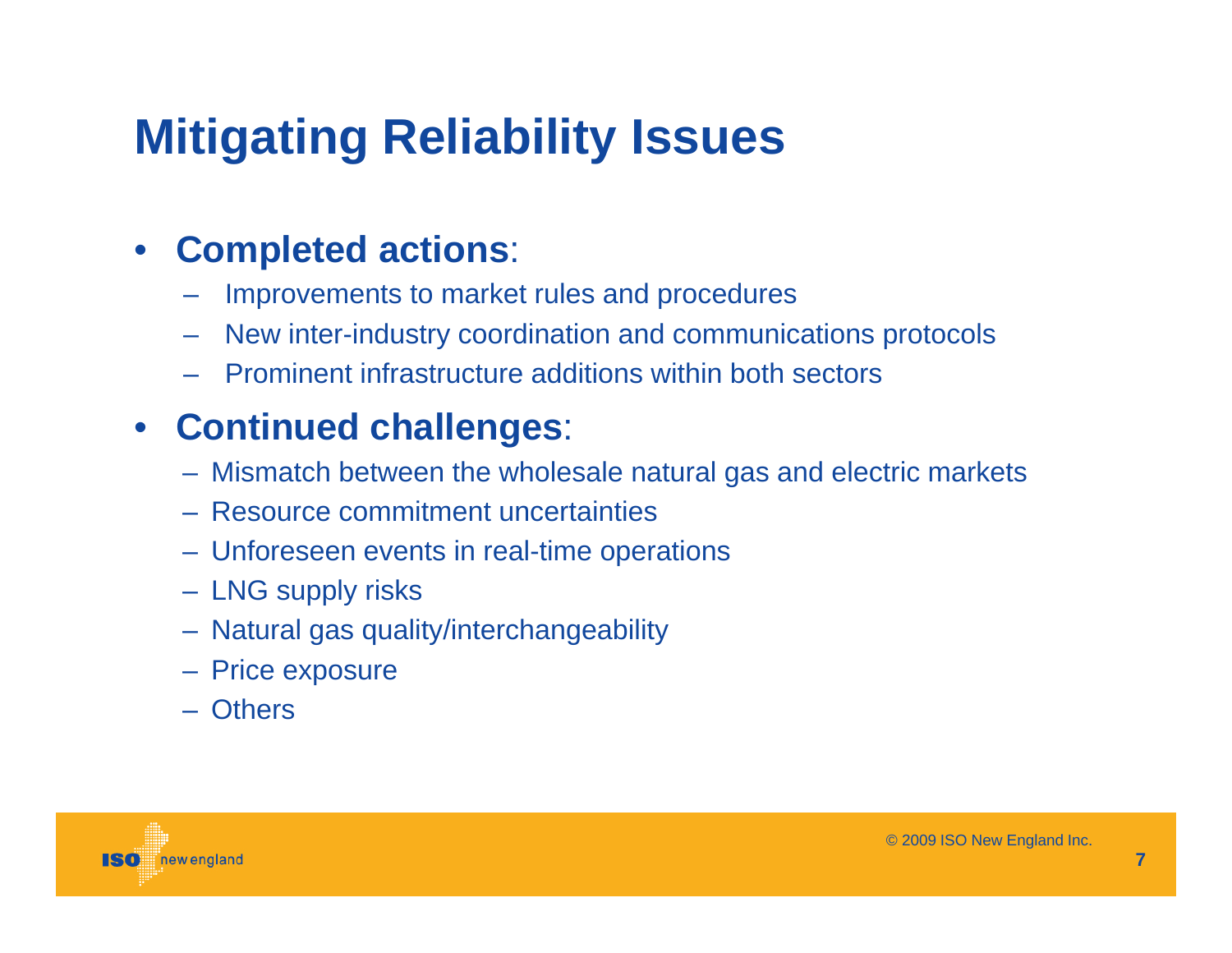## **What's Next on the Horizon?**

- $\bullet$  Significant interest in renewable projects
	- Wind, biomass, small hydro, fuel cells, other projects
	- Imports from Eastern Canada
- System will need resources with quick-start, fast-ramping characteristics
	- Newer gas-fired generators can balance output from intermittent resources
- *New England's power sector will continue to rely on natural gas for many years to come*

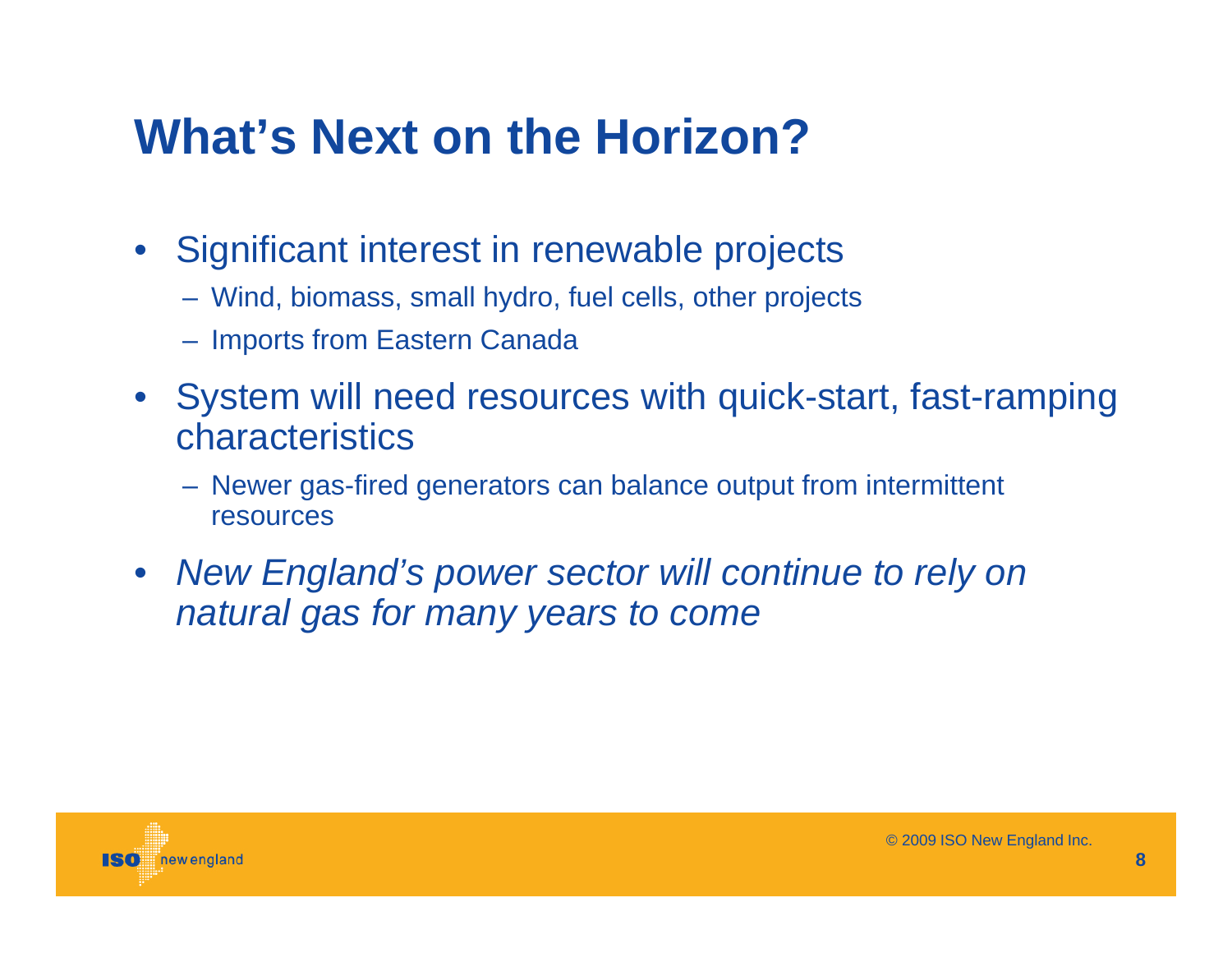**Roadmap to Renewable and Demand Resource Integration in New England** 

**Vamsi Chadalavada**, Sr. Vice President & Chief Operating Officer ISO New England Inc.

NECPUC Symposium May 2009

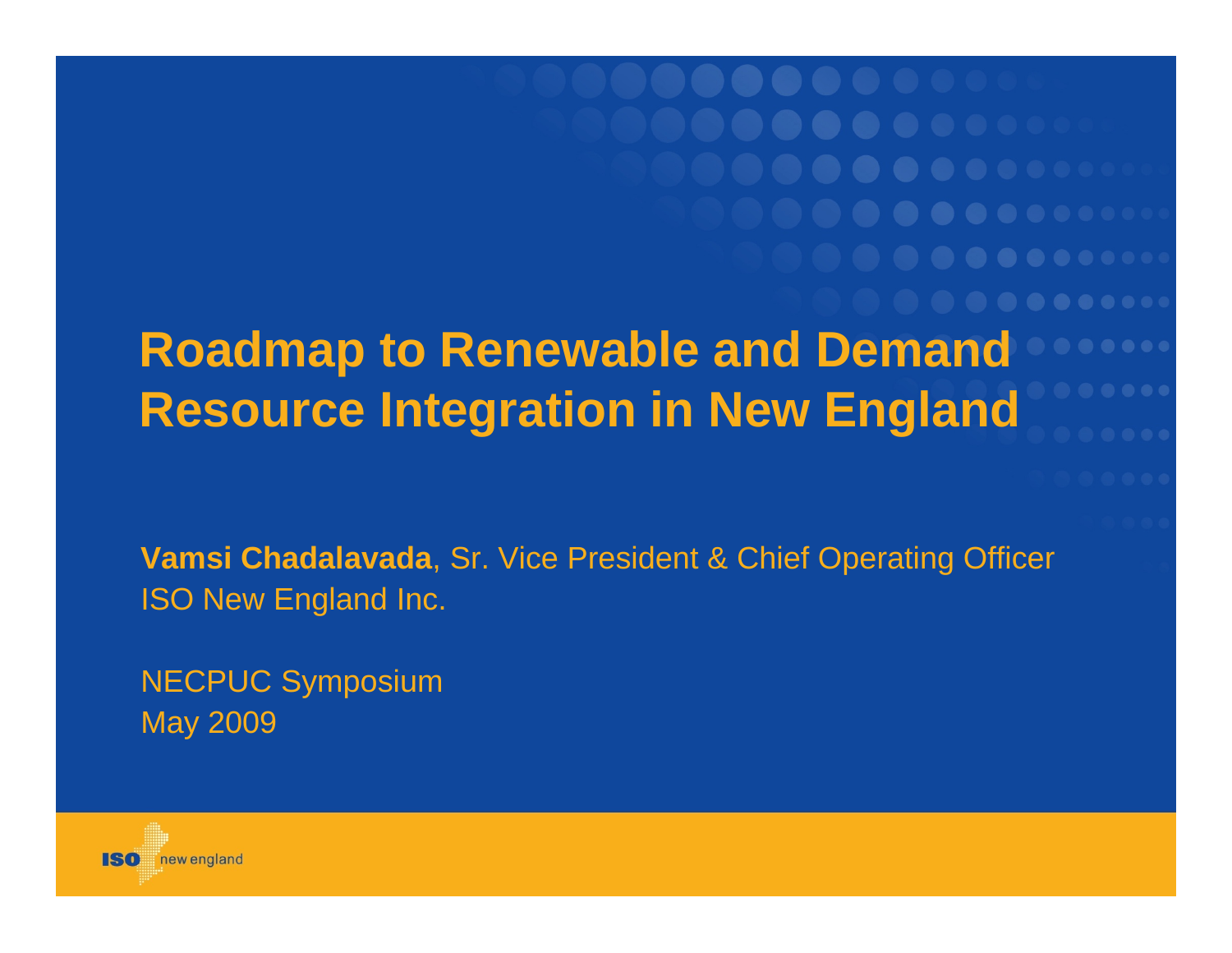## **New England's Future Grid**

- Distributed and renewable resources are starting to become main-stream
- The power system grid is evolving from a traditional generation base to various different kinds of resources:
	- Demand Resources
	- Wind and other intermittent renewable resources
	- Storage devices such as flywheels, batteries and plug-in hybrids
- Wind resources present the largest opportunity for growth in renewable integration

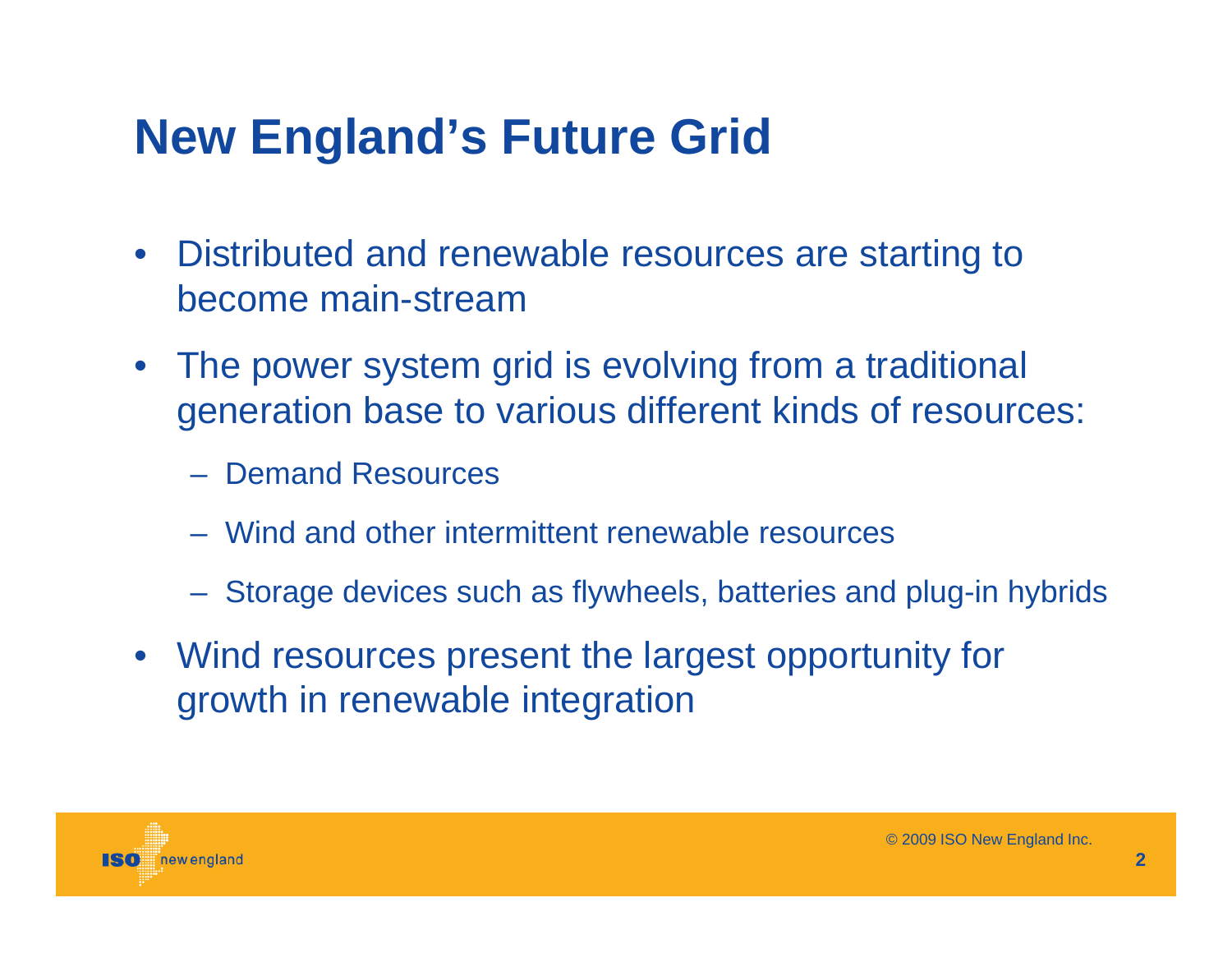# **Operational Challenge**

- $\bullet$  Integration of demand and renewable resources effectively into real-time operations is critical to maintain reliability
	- Today, the ISO is focused on the integration of Demand Resources
	- Next, the ISO will be focused on the integration of wind and "smart grid" resources

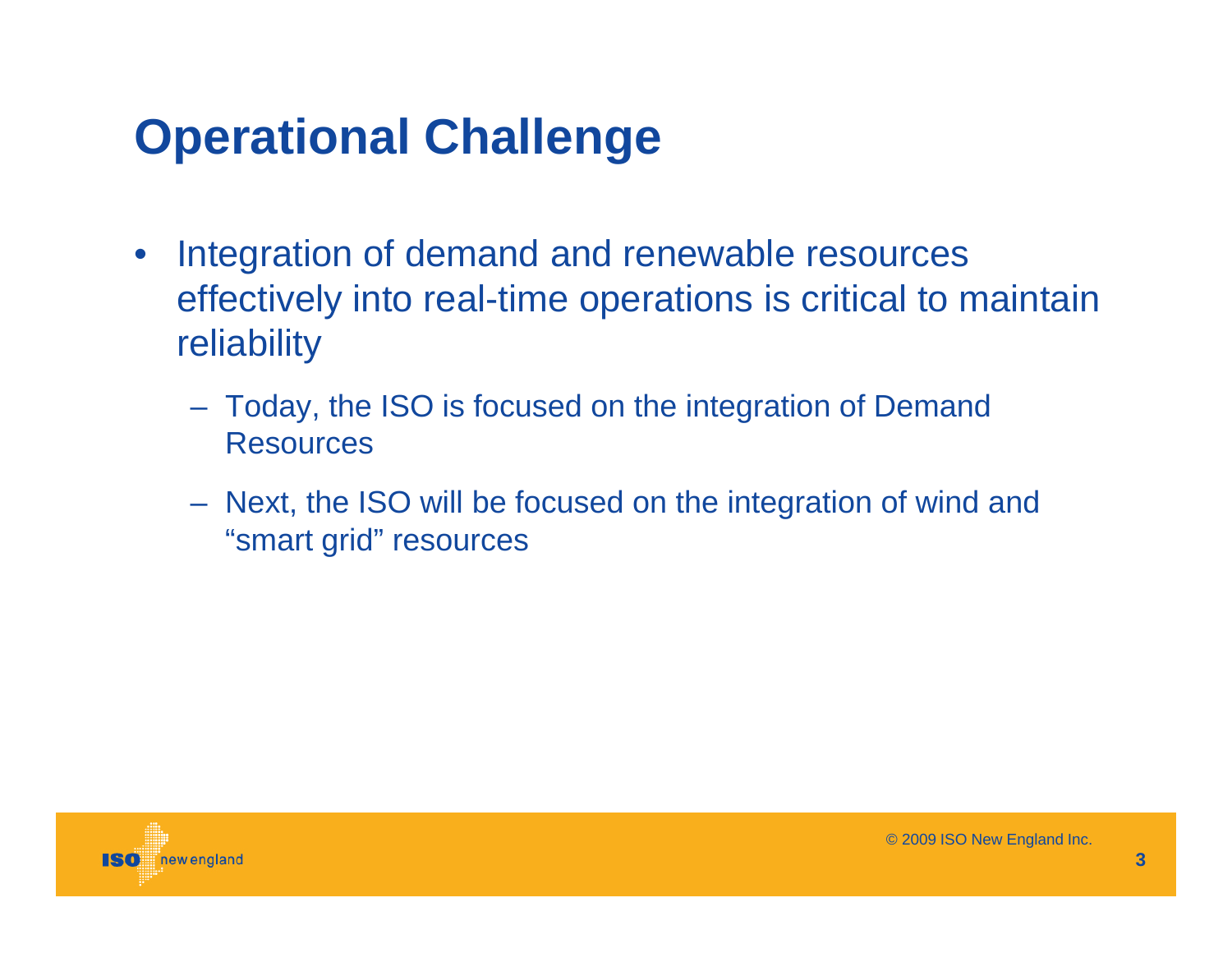## **Demand Resources Integration**



new england

ISO

- $\bullet$  Growth of Demand Resources (DR) continues under FCM
- $\bullet$  DR Clearing in Forward Capacity Auctions:
	- –FCA #1: over 2500 MW
	- –FCA #2: over 2900 MW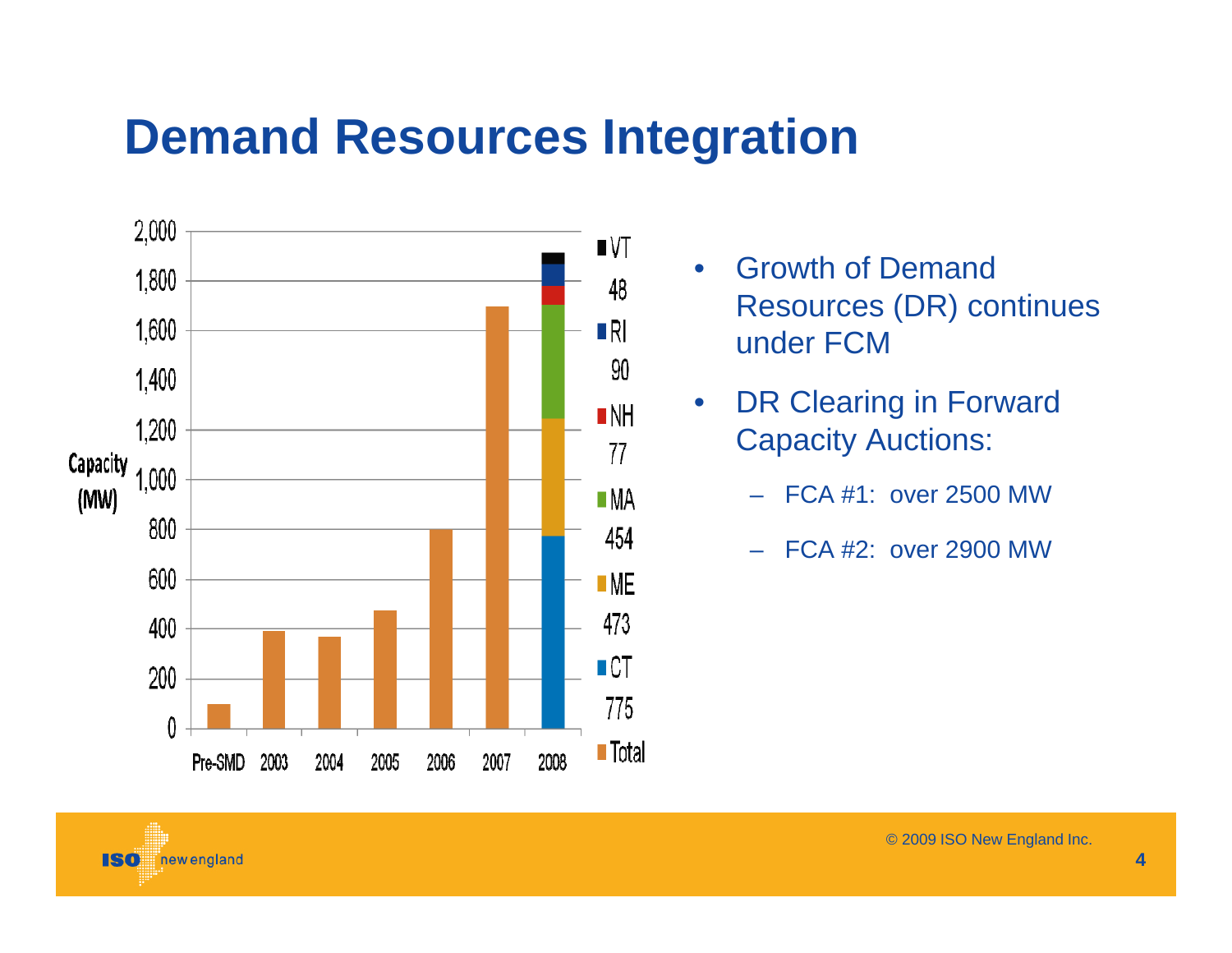### **New Dispatch Rules Improve DR Performance**

- $\bullet$ DR to be dispatched in "Dispatch Zones"
	- Allows dispatch of resources only when, where and in amounts needed
	- Dispatch in 19 targeted areas:
		- Prevents unnecessary activation of DR
		- Limits customer fatigue
	- Flexibility allowed for providers to use a portfolio of assets to respond within a zone

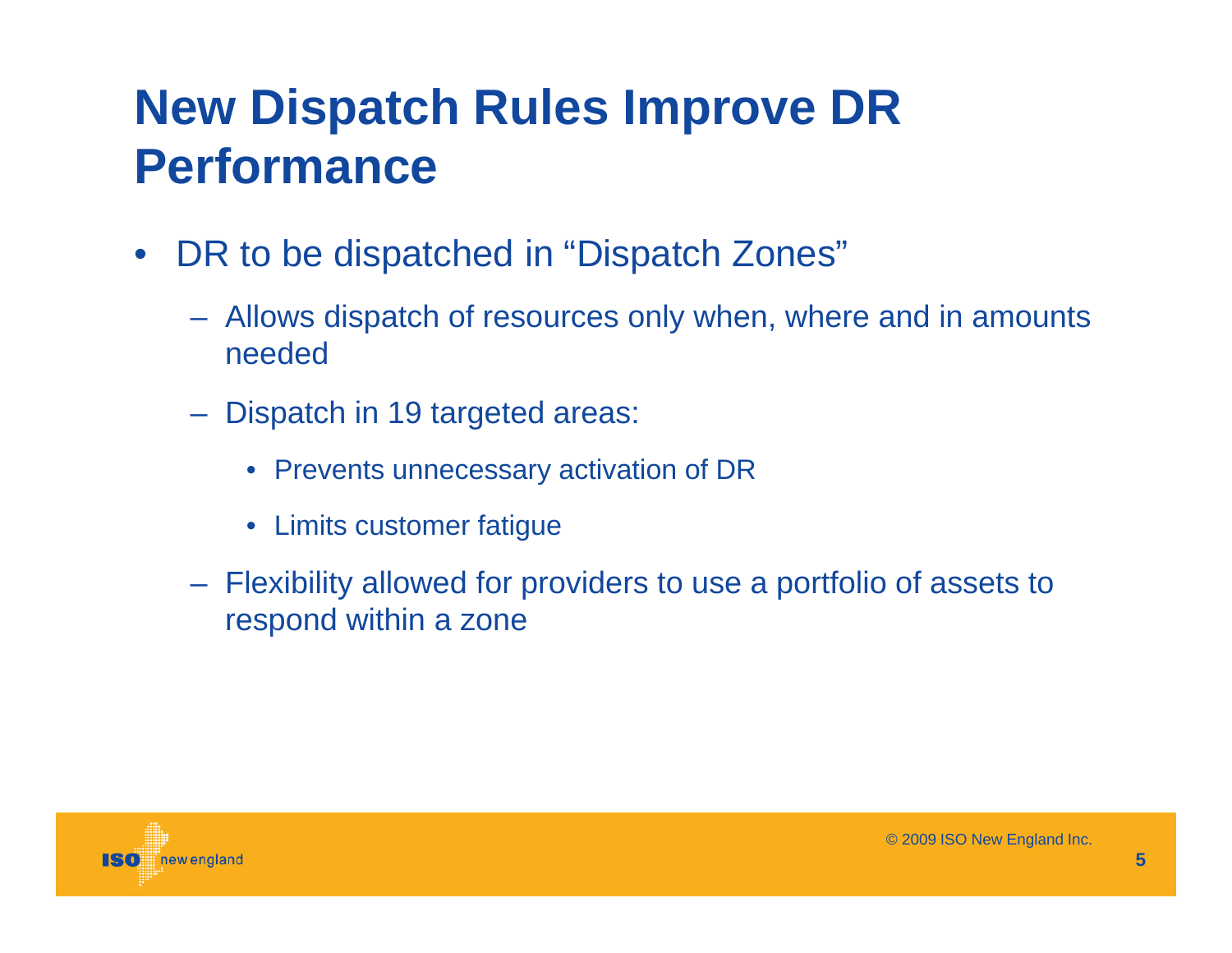



© 2009 ISO New England Inc.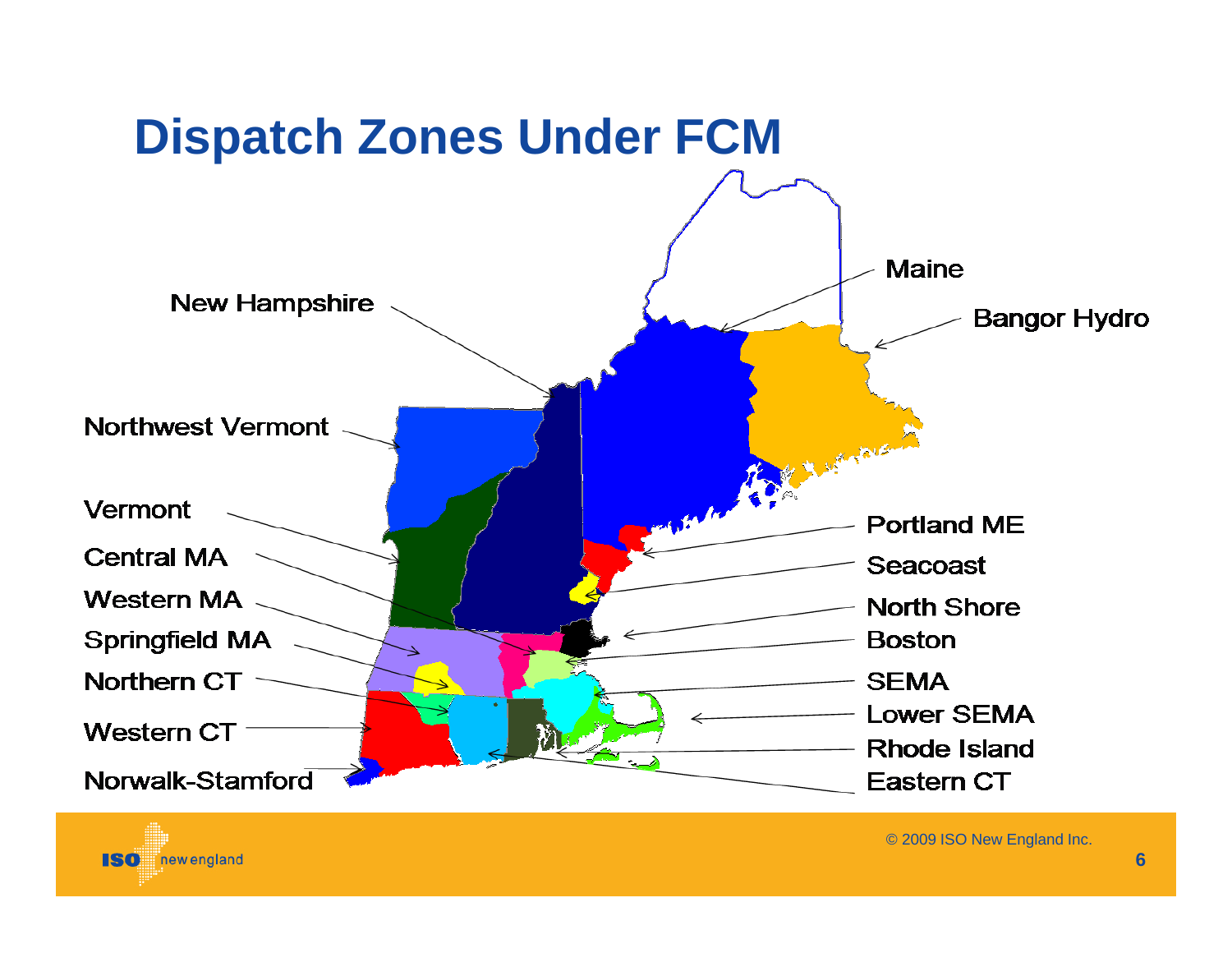### **Improved DR Software & Communications Infrastructure**

- $\bullet$ Developing enhanced and secure communication with DR
- •Improving forecasting of DR availability and projected use
- • Implementing new software that will fully integrate the DR solution into the Energy Management System

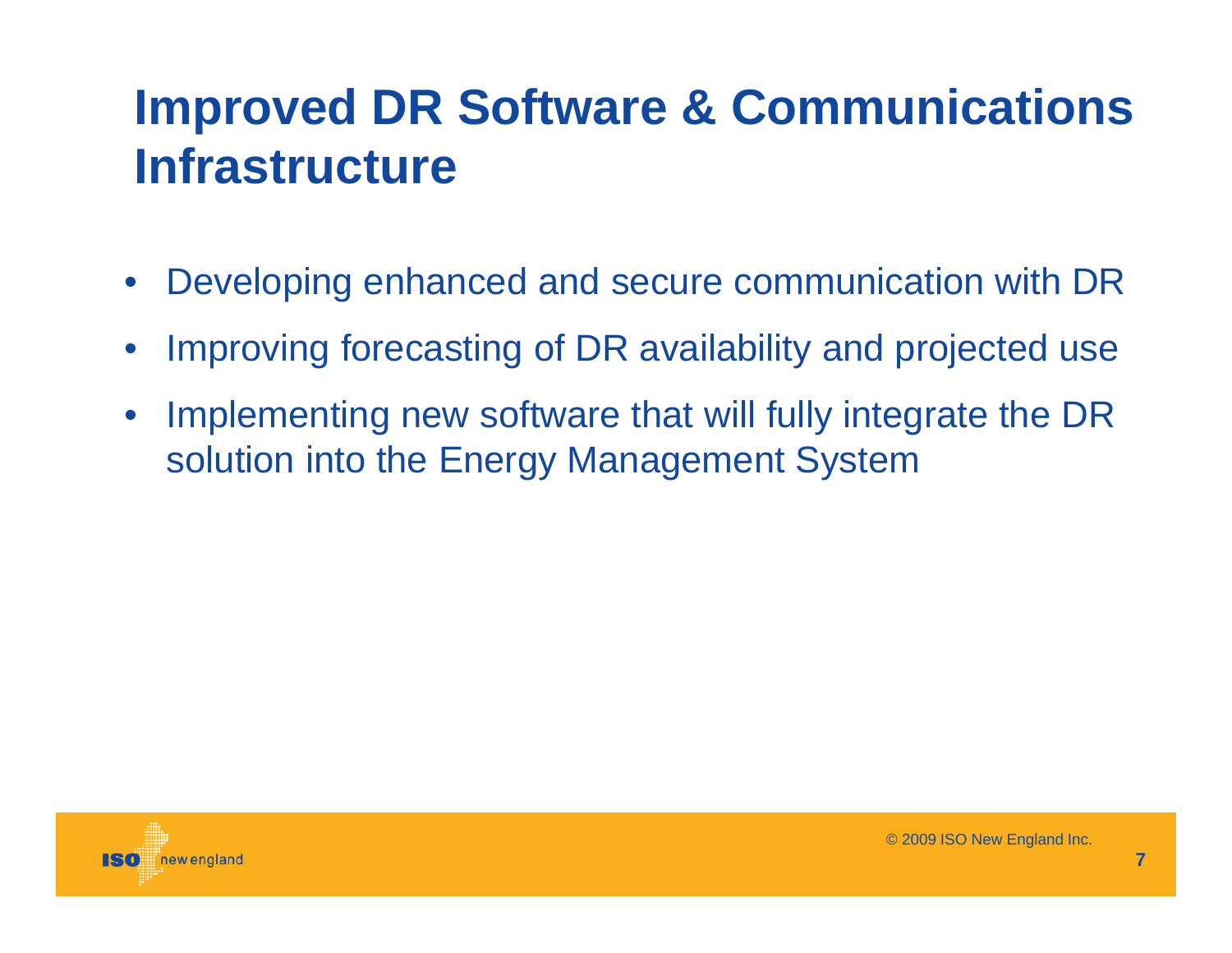## **Integrating Wind Resources**

- Transmission infrastructure to deliver large-scale wind from remote areas to load centers
- Transmission funding mechanisms
	- i.e., participant funding, cost sharing agreements, federal incentives
- Favorable investment and regulatory environment
- Identification and resolution of operational challenges

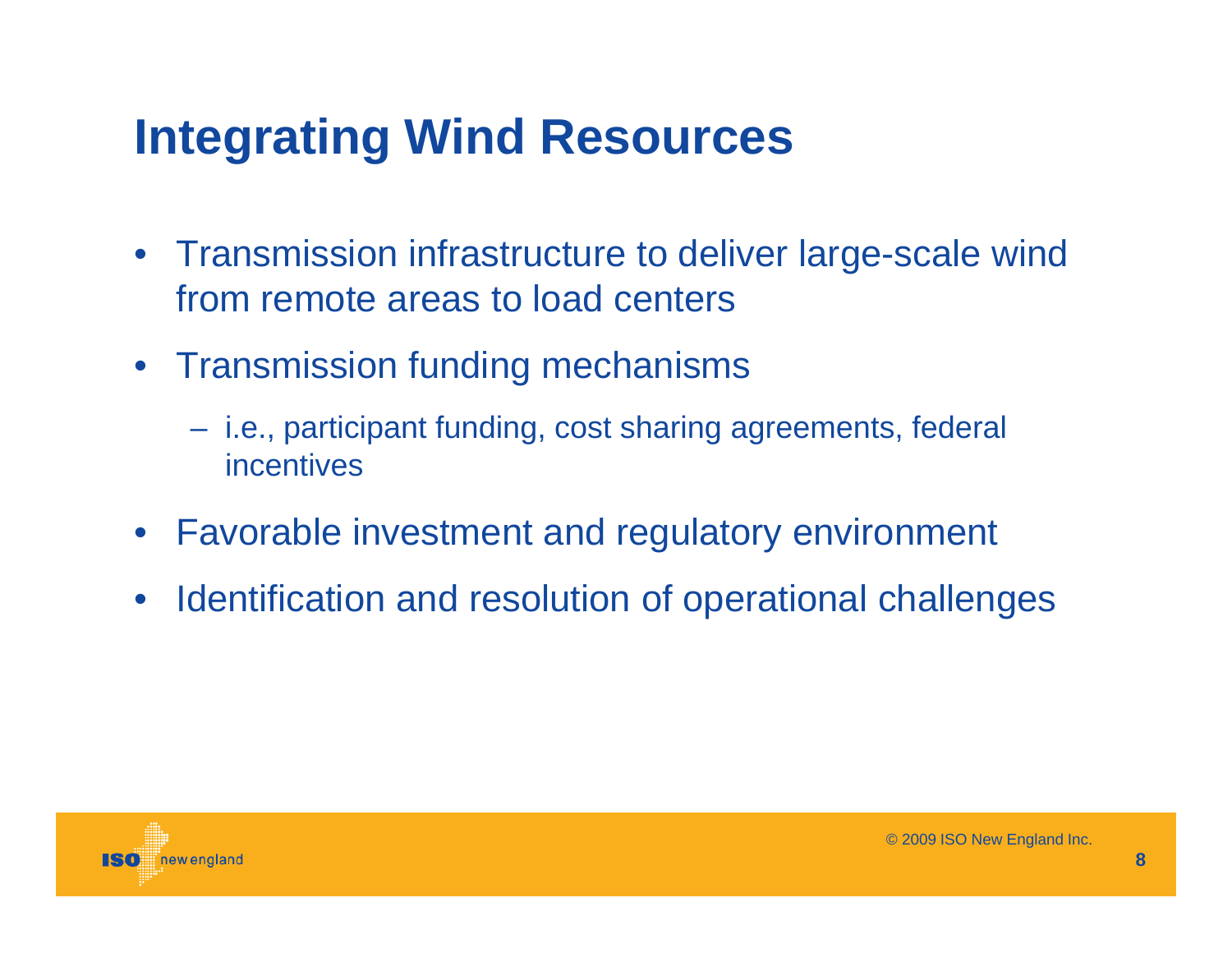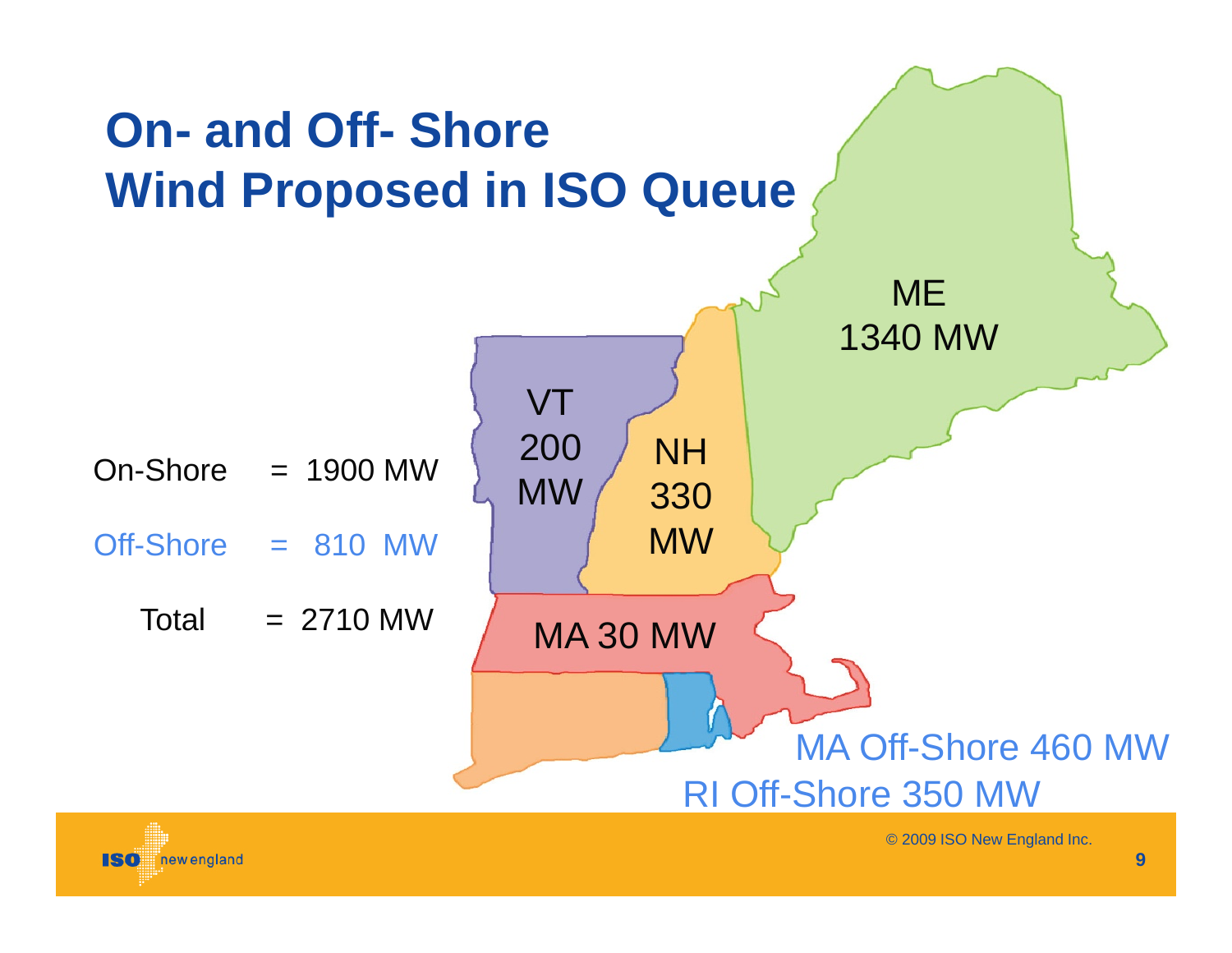## **Roadmap to Wind Integration**

#### ISO's objectives:

- $\bullet$  Understand New England-specific characteristics
	- How wind, load, generation and transmission interact
- $\bullet$ Determine forecasting needs and techniques
- $\bullet$ Develop operating requirements and solutions

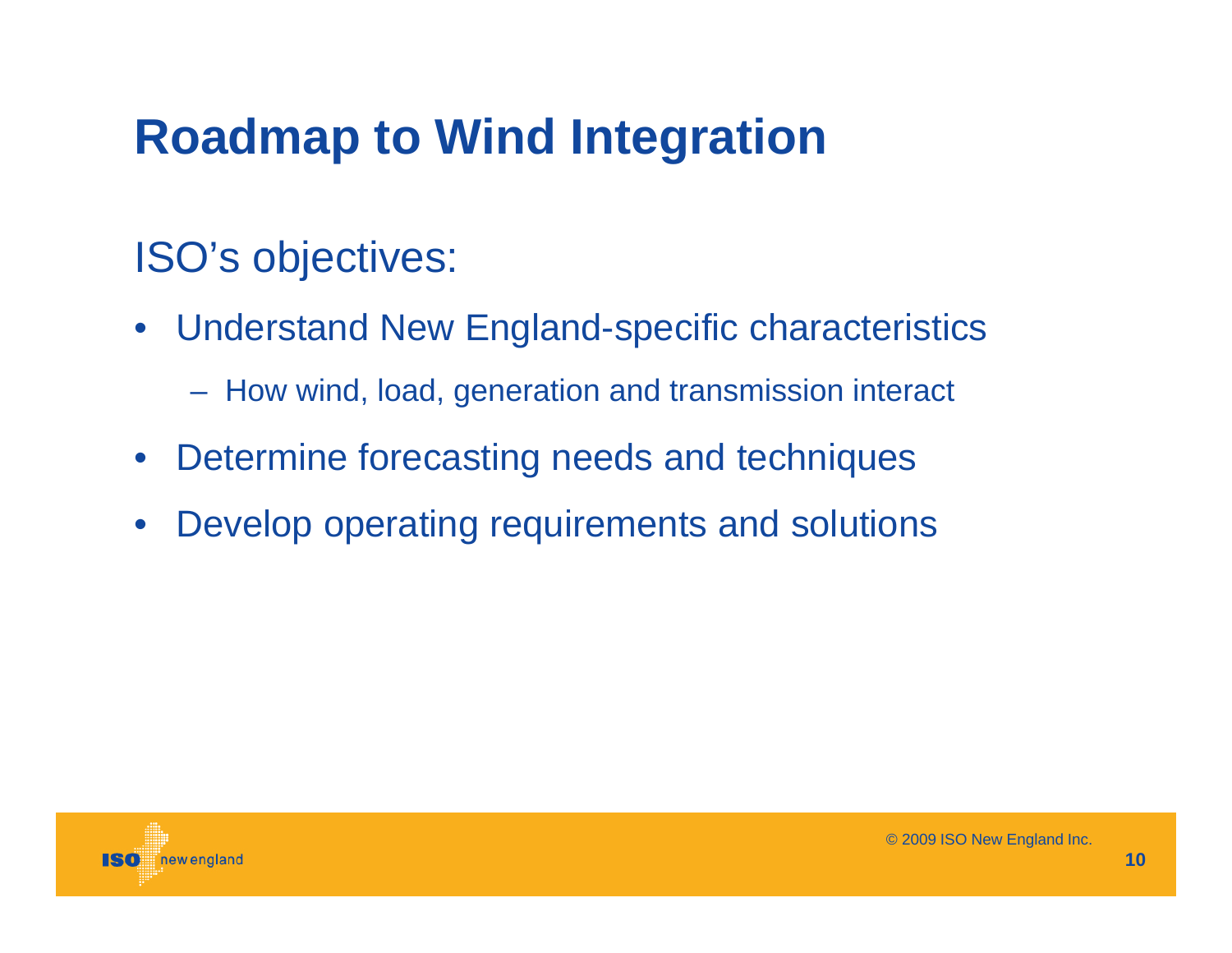### **Regional Wind Patterns and System Characteristics**

- Wind diversity and interactions
	- Wind and load patterns
	- Installed generation
- $\bullet$  Impact of region-specific characteristics
	- Off-shore
	- Neighboring control areas with strong wind resources
	- Located near the end of the Eastern Interconnection
	- Market systems

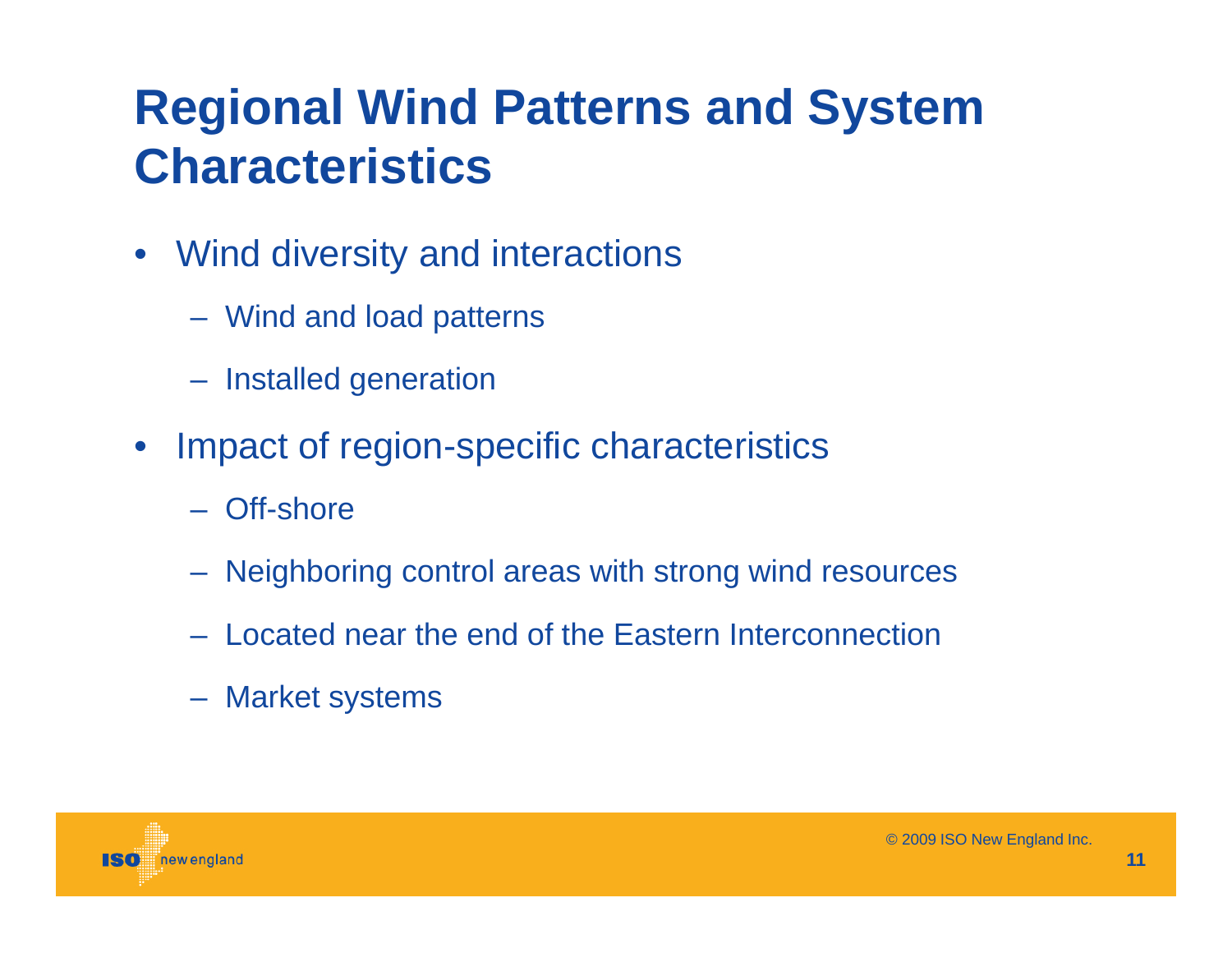## **Operational Issues**

- $\bullet$ Over/under commitment caused by forecast uncertainty
- Wind curtailments due to lack of transmission
	- Minimum generation and congestion management issues
- Variability may require additional resources including regulation, load following, and reserves
- $\bullet$ Coordination of variability with neighbors

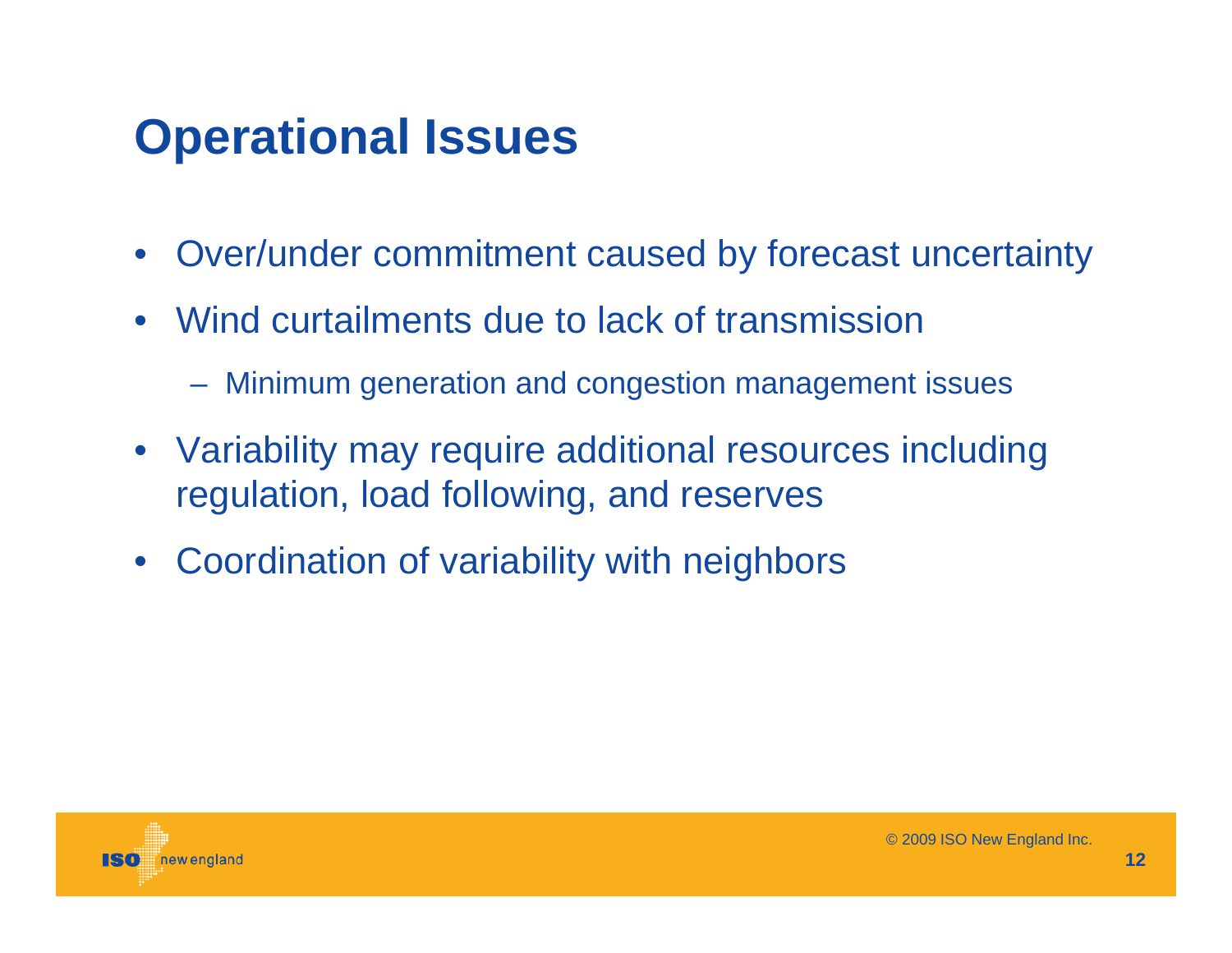## **New England Wind Integration Study**

- $\bullet$ Determine technical requirements
- $\bullet$  Create wind model including onshore and off-shore capability
- $\bullet$  Assess impact of wind development scenarios on system operations
- $\bullet$  Identify best practices to forecast wind
- $\bullet$  Determine contribution of wind to system adequacy

#### **Projected Cumulative Wind Resources (MW)**



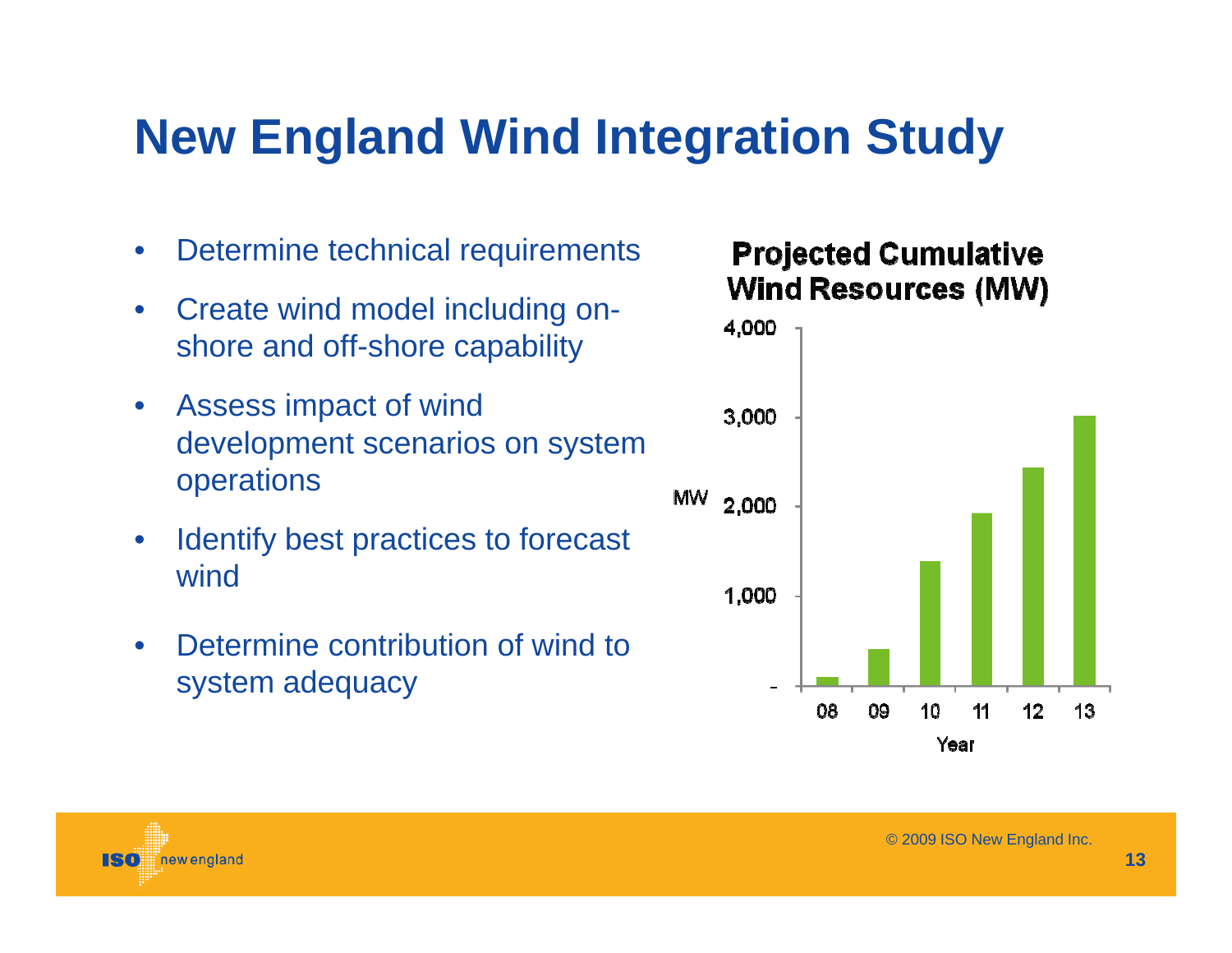# **Wind Integration Study (cont.)**

- Through RFP, ISO has selected industry leaders to complete the study:
	- General Electric (Project Leader)
	- Enernex
	- AWS Truewind
- $\bullet$  Study Completion in Summer 2010
	- Technical Review Committee established
	- Scenario assumptions to be reviewed with the Planning Advisory **Committee**